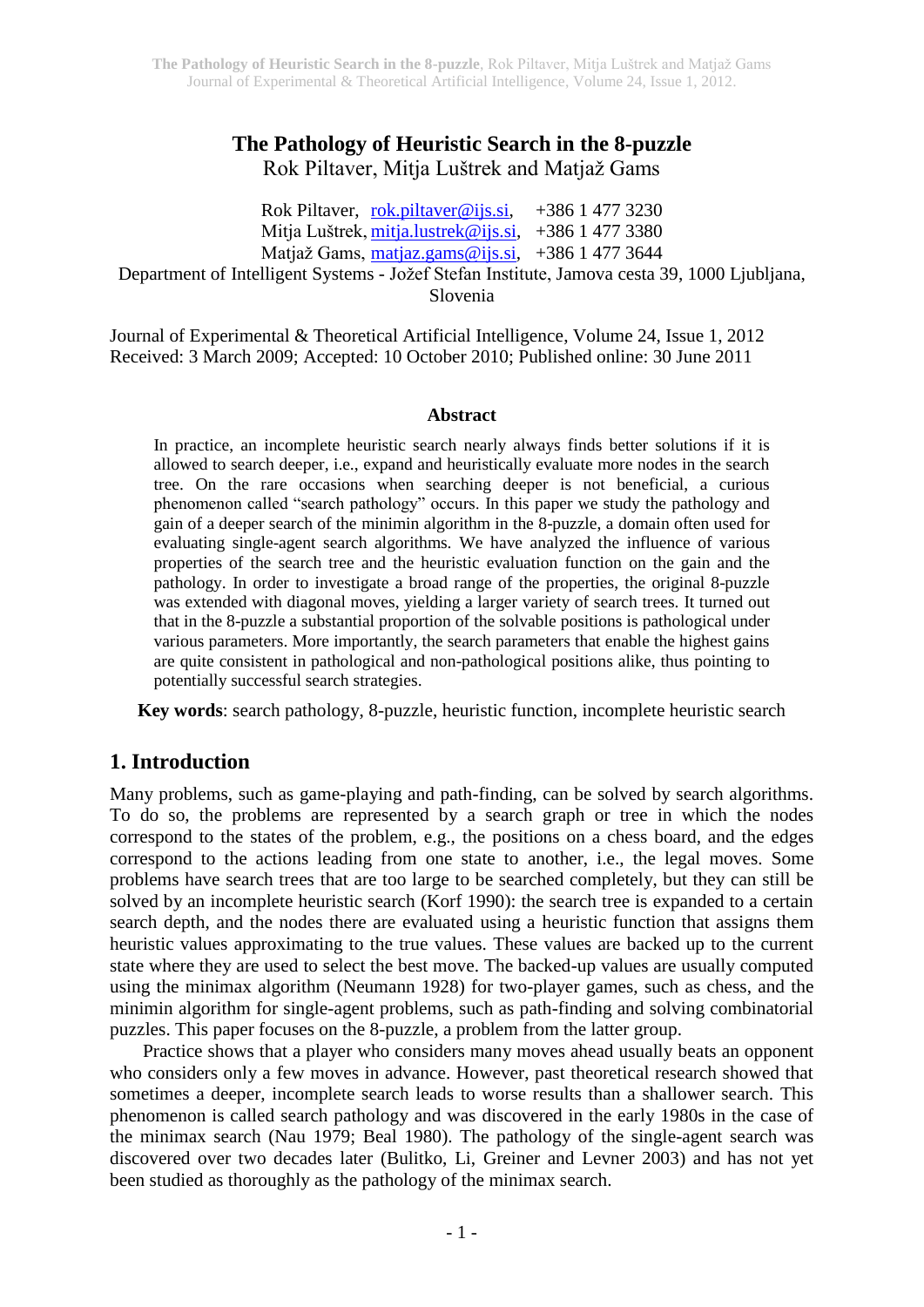When setting the search depth of an incomplete heuristic algorithm one must make a compromise between the time needed for the search and the quality of decision produced by the search. Deeper search always takes more time than shallower search, while the quality does not increase with search depth when pathology occurs.

In this paper we study how much one gains by searching deeper in the 8-puzzle, a classical problem for single-agent search algorithms. A number of properties of the heuristic evaluation function are investigated to determine how they affect the gain and particularly the pathology of a deeper search. For example, we find that increasing the number of different values that a heuristic function may return tends to increase the gain and decrease the degree of pathology. The effect of the properties of the search tree on the gain is also analyzed. To this end we extend the 8-puzzle with diagonal moves, yielding several variants with varying branching factors and degrees of similarity between sibling nodes.

We also study the frequency of the pathological positions in the 8-puzzle. Although in most cases it is better, on average, to search deeper, a surprisingly large share of the positions turns out to be pathological. With the classic Manhattan-distance heuristic function, in 19.7 % of positions one is better off searching to depth 1 than to depth 5, in 31.0 % of positions a deeper search is preferable, and in 49.3 % of positions the results at both depths are equivalent. Therefore, the search in pathological positions is relevant to the overall success of the search, and more knowledge about the factors causing or preventing the pathology may lead to better search algorithms and heuristic functions.

A brief review of related work is presented in Section 2. Section 3 defines the variants of the 8-puzzle. The measures of the search pathology are described and the factors affecting the pathology are introduced in Section 4. Section 5 deals with the effect of the properties of the heuristic function on the pathology. Section 6 presents the influence of the properties of the search tree on the pathology. The frequency of the pathological positions in the 8-puzzle is discussed in Section 7. Section 8 concludes the paper.

# **2. Related work**

It is well documented that a deeper heuristic search yields better solutions. For the singleagent search, this was already found in Korf's paper introducing the classic RTA\* and LRTA\* (Korf 1990). A comparison of several modern, real-time, single-agent search algorithms at various search depths can be found in (Hernández and Meseguer 2008). For the minimax search used in two-player games, several studies showed that a deeper search is beneficial, even though the effect of diminishing returns can usually be observed at large depths (Junghanns et al. 1997, Heinz 2001). Since the benefit of a deeper search is usually taken for granted, the papers that study factors affecting it are mostly found among the papers on search pathology.

The pathology in the minimax search was first described by Nau (1979) and Beal (1980). Since then, several attempts to explain it were published. The primary cause for the pathology in theoretical models was deemed to be the independence of the values of the terminal nodes in the search tree (Beal 1982; Bratko and Gams 1982; Nau 1983; Luštrek, Gams and Bratko 2006; Kaluža et al. 2007a, 2007b). In real games, sibling nodes in the search tree are usually similar and not independent, but the early models did not account for this. Another important reason for the pathology was found to be the low granularity of the heuristic function (Nau 1979; Scheucher and Kaindl 1998; Luštrek 2007; Kaluža et al. 2007a, 2007b). Finally, large branching factors were also observed to contribute to the pathology (Nau 1979; Luštrek et al. 2006; Kaluža et al. 2007a, 2007b).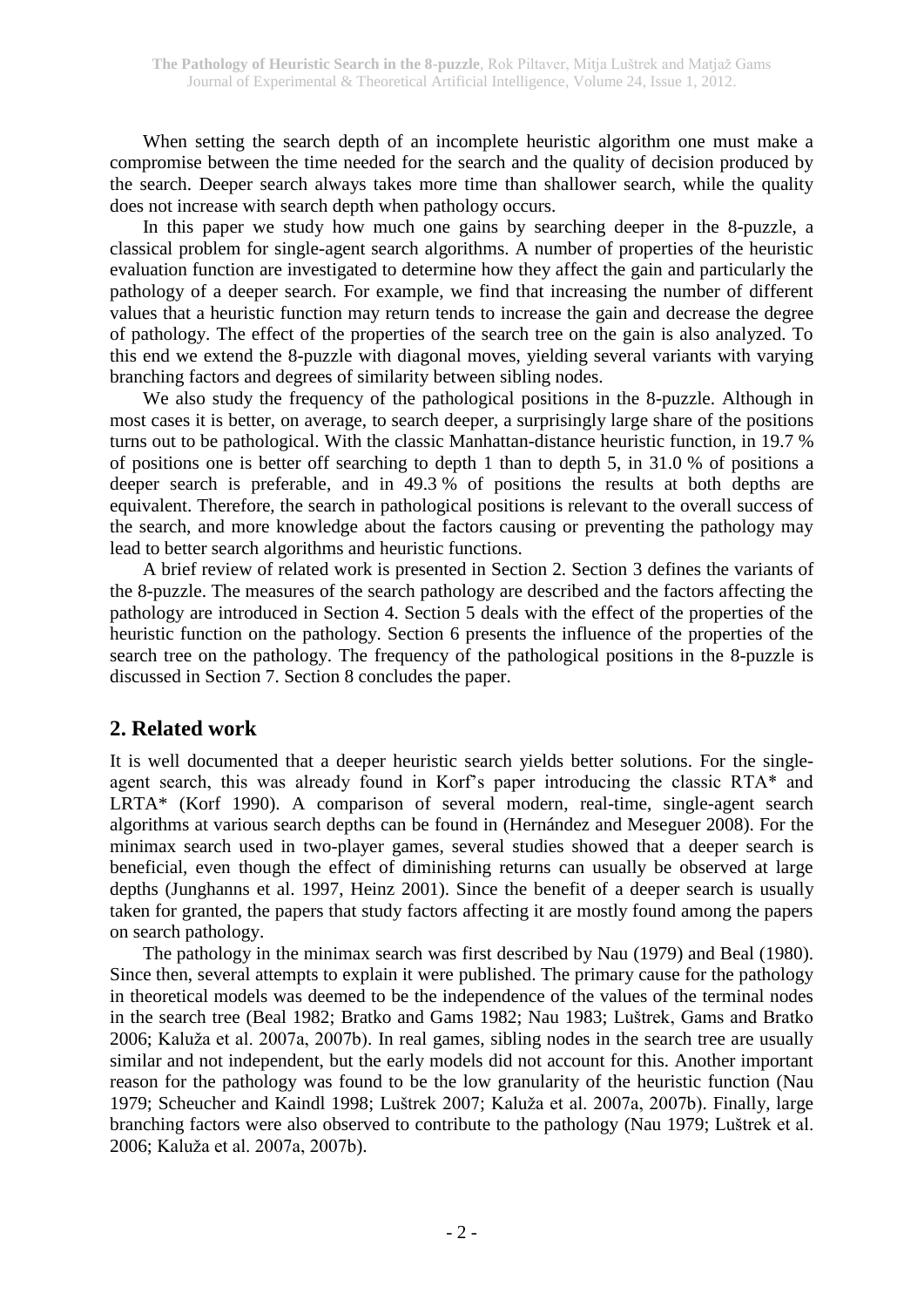The pathology in the single-agent search was discovered in 2003 (Bulitko 2003; Bulitko et al. 2003). In a study on synthetic search trees (Luštrek 2005, 2007), two groups of factors influencing the pathology were identified: those related to the search tree and those related to the heuristic function. In the first group, two factors were found, both involving the differences between the values of the sibling nodes in the search tree. These differences are fixed in the 8-puzzle (sibling nodes are either one move closer or one move further from the solution than their parent), so the two factors are not explored in this paper. The factors in the first group are also less interesting than those in the second group because they are given with the problem and cannot be altered. The factors in the second group are related to the heuristic function and therefore can be altered. Heuristic functions can be pessimistic, optimistic or balanced (neither optimistic nor pessimistic), and monotonically non-decreasing (the heuristic value of a node is not smaller than the heuristic value of its parent) or not. Monotonically nondecreasing functions were found to be less prone to the pathology than others (Luštrek 2005, 2007). In path-finding, the pessimistic heuristic functions were shown to be slightly less prone to the pathology than the optimistic ones (Luštrek and Bulitko 2008), and some properties of the search algorithm specific to path-finding were also shown to affect the pathology (Luštrek and Bulitko 2006).

The pathology was already observed in the 8-puzzle (Bulitko 2003, Sadikov and Bratko 2006). Experiments with seven different heuristic functions revealed three types of pathology: more non-optimal moves at a greater search depth, worse final solutions at a greater depth and fewer search-tree nodes expanded at a greater depth (Bulitko 2003). The first type is the subject of our research, while the second type is strongly correlated with it. The last type is different and unlike the first two it is actually desirable, if no less unexpected. No insights into the reasons for the pathology or the factors affecting it were given, however.

Sadikov and Bratko (2006) studied the suitability of pessimistic and optimistic heuristic functions for a real-time search in the 8-puzzle. They discovered that pessimistic functions are more suitable. They also observed the pathology, which was stronger with the pessimistic heuristic function. However, they did not study the influence of other factors on the pathology or provide any analysis of the gain of a deeper search. In our paper, the basic pathology observed in (Sadikov and Bratko 2006) was confirmed.

Recently a unifying view of the pathology in minimax and single-agent search was published (Nau et al. 2010). It showed that the dependence of the true values in the search tree, the granularity of the heuristic function and the branching factor affect the pathology in single-agent search in the same way as in minimax search. The effect of all three factors was shown on synthetic trees. The 8-puzzle was used as an example of the effect of the granularity.

This paper investigates six factors affecting the search gain and the pathology: the granularity of the heuristic function, the amount of heuristic error, early terminations, whether the heuristic function is optimistic or pessimistic, the similarity of the true values of sibling nodes in the tree, and the branching factor of the tree. Our findings agree with the work on the 8-puzzle (Sadikov and Bratko 2006) and path-finding (Luštrek and Bulitko 2008) in that pessimistic heuristic functions tend to gain more with deeper search. When analyzing optimistic and pessimistic functions we use the model of heuristic function as in (Sadikov and Bratko 2006) and path-finding (Luštrek and Bulitko 2008). We confirm the effect of the dependence of the true values in the search tree on the pathology, which was so far only shown on synthetic trees in single-agent search (Nau et al, 2010). We also provide an explanation for the effect of the granularity. The remaining factors, most importantly early terminations, were not studied in the past. Furthermore, we also examine the gain in addition to the pathology and the influence of various search depths (not just 1 and 5).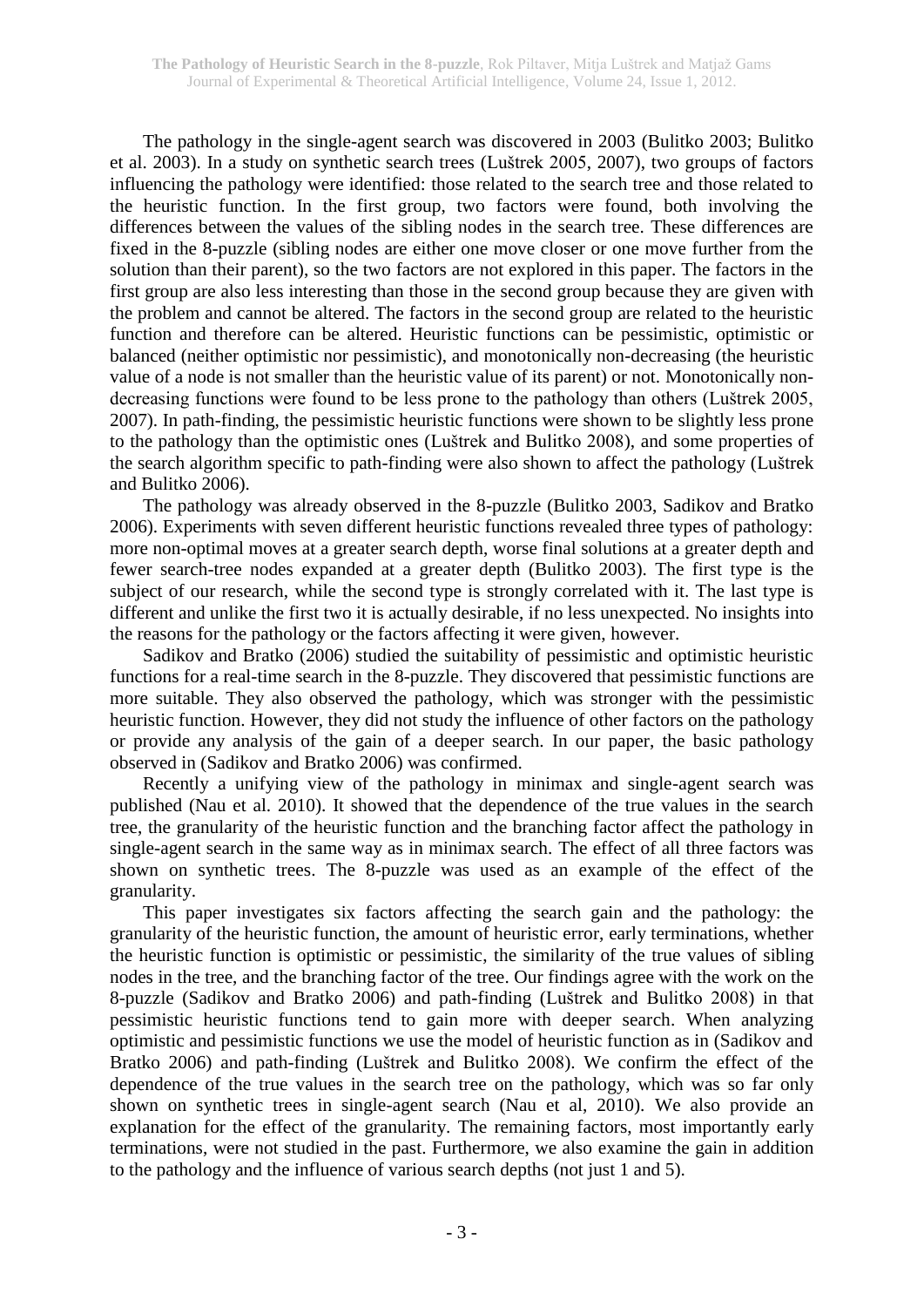## **3. The 8-puzzle and its variants**

The 8-puzzle is a sliding puzzle that consists of a grid of numbered tiles with one tile missing. If the grid is  $n \times n$ , the puzzle is called the  $(n2 - 1)$ -puzzle or the n2-puzzle (Ratner and Warmuth 1990; Ryan 2008). The numbers on the tiles are initially in a random order. The goal of the puzzle is to rearrange the tiles in as few moves as possible so that the numbers are in order. The moves are made by sliding a tile into the empty space, in turn revealing another empty space in the position of the moved tile (Wikipedia 2009). An example of solving the 8 puzzle is presented in Figure 1. An initial state is shown in Figure 1a, followed by consecutive states, move by move (b, c, d), until the puzzle is solved in Figure 1e.



### *Figure 1. An example of solving the 8-puzzle*

The n2-puzzle is a classical problem that is suitable for the study of search algorithms (Korf 1990; Reinefeld 1993) – its state space is easily defined with a few simple rules and there is no known algorithm for solving the puzzle efficiently. Finding a solution for a puzzle of an arbitrary size is easy, but the problem of finding the shortest solution is NP-hard (Ratner and Warmuth 1986). In our experiments, the 8-puzzle was chosen over larger n-puzzles because the size of its state space is small enough for extensive analyses. There are 9! /  $2 = 181,440$  solvable start positions (Ryan 2008) and it takes, at most, 31 moves to solve any of them. Therefore, it is possible to find the optimal solutions for all the solvable start positions in a matter of seconds on a personal computer.

The state space of the 8-puzzle also has some specific properties. Firstly, in every position that can be solved optimally in *n* moves, one can make only moves that will lead to positions requiring  $n-1$  or  $n+1$  moves to solve them. In other words, each move decreases or increases the minimum distance to the solution by exactly one move. As a consequence, there are no neutral moves, all moves in the direction towards the solution are equally good and all moves away from the solution are equally bad. Secondly, the number of positions varies with the distance to the solution. Only 1.5 % of all the positions are less than 14 moves away from the solution. Over 90 % of the positions are between 17 and 27 moves away from the solution. The average distance to the solution is 21.9 moves. This is presented in Figure 2, where gray bars show the number of positions for each possible distance to the solution. Thirdly, the percentage of positions in which all possible moves are optimal increases with the distance to the solution. The number of positions in which all possible moves are optimal is shown with black bars in Figure 2.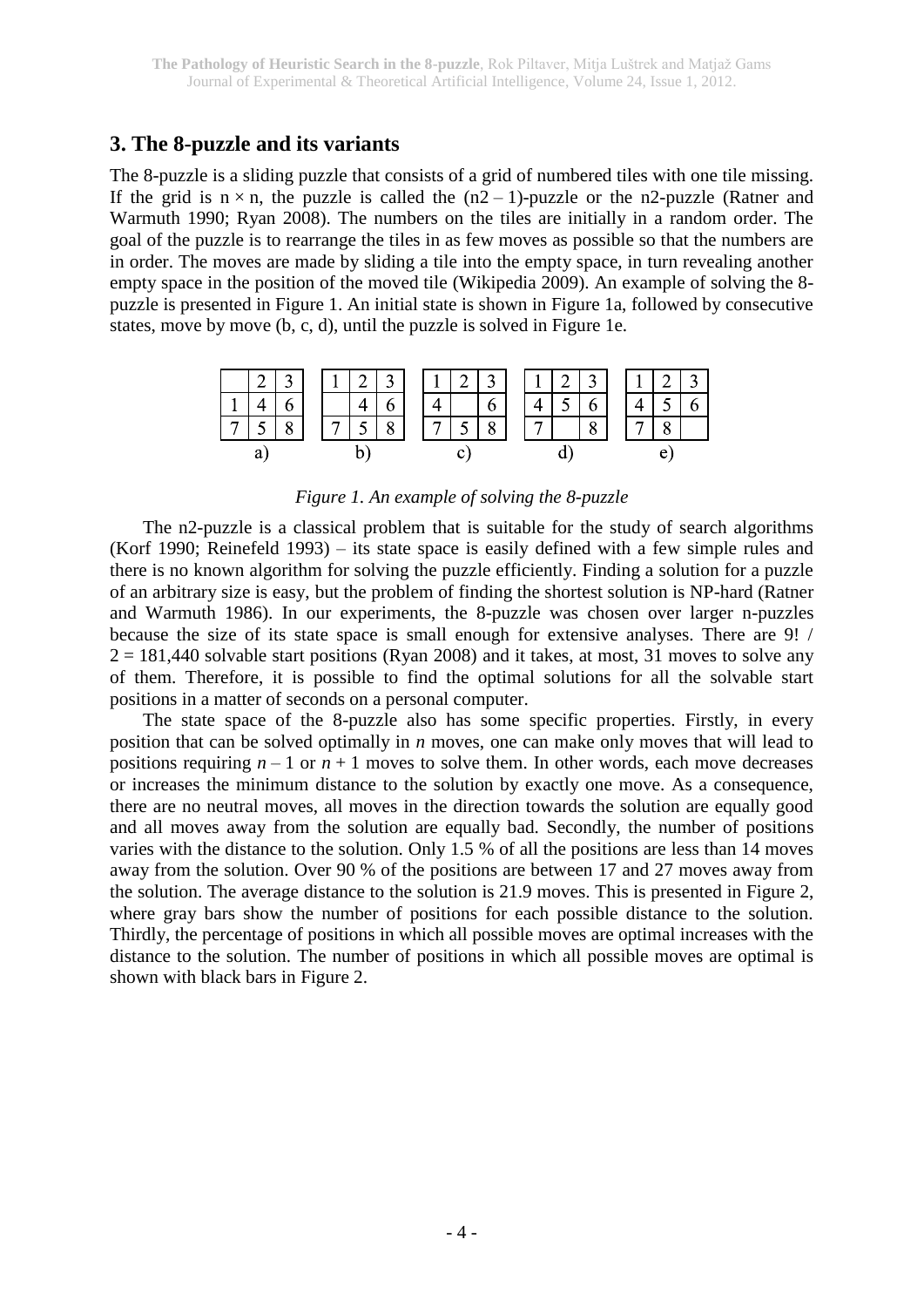

*Figure 2. The number of positions and the number of positions with only optimal moves for a given distance to the solution in the usual 8-puzzle*

To measure the influence of the branching factor and the similarity of sibling nodes on the pathology, variants of the 8-puzzle were introduced. The branching factor of the search tree can be increased by adding additional moves to the original puzzle, or decreased by disallowing certain moves. Besides sliding a tile into the empty slot above, below, left or right, we allowed switching a tile with an empty slot diagonally from it. Figure 3 illustrates the 8 possible directions of the move, e.g., up & left (UL). A specific variant of the 8-puzzle is defined by allowing *k* of these 8 possible moves (4 basic and 4 diagonal) and disallowing the other  $8 - k$  moves. There are 255 such variants of the 8-puzzle, of which 129 are not interesting as they have only a small number  $( $202$ ) of solvable start positions – they are$ disregarded in this paper. Of the remaining 126 variants, 31 of them, including the usual 8 puzzle, have 9! / 2 solvable start positions, while 95 variants have 9! solvable start positions. Even though these variants were designed to vary in the branching factor, they are different in other respects as well. Among them is the degree of similarity between the sibling nodes, the average number of moves required to solve a random start position, and other properties.



*Figure 3. Four basic (gray) and four additional (black) directions of the move*

#### **4. Problem formulation**

The problem of solving the 8-puzzle is represented by a search tree in which the nodes correspond to the positions of the tiles in the puzzle and the edges correspond to the legal moves leading from one position to another. In order to select the best move in a position *m*, the tree rooted in *m* is expanded to a depth *d*, as shown in Figure 5. The evaluation function assigns each position  $p$  at the depth  $d$  a heuristic value  $h(p)$ . This value approximates the true value  $h^*(p)$ , which equals the minimum number of moves needed to reach the goal position (i.e., to solve the puzzle) from the position *p*. The heuristic values at the depth *d* are then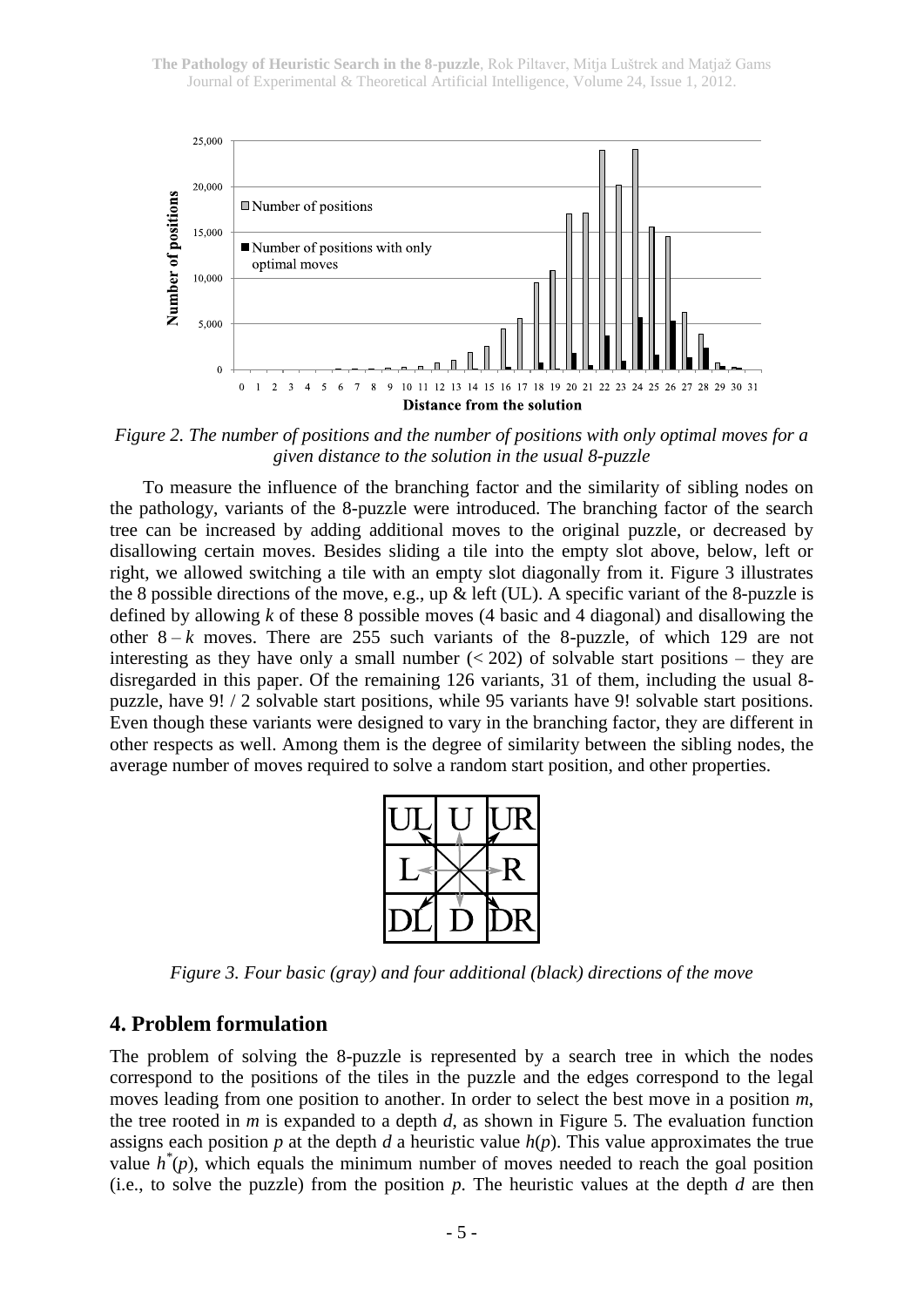backed up to level 1, which consists of the positions one move away from the root *m*. This is done using the minimin algorithm, which recursively computes the value of each position *o* as the minimum of the values of its descendants, increased by 1. The rationale for this rule is that in the position *o*, one should choose the move leading to the descendant *do* that is closest to the solution; however, since *o* is one move away from *do*, the value of *o* should be larger by 1 than the value of *do*. The minimin algorithm thus assigns the backed-up heuristic value  $h_{d-1}(n)$ to each position *n*, one move away from the root *m*. This value is equal to the minimum of the heuristic values of the leaves of the tree with the depth  $d-1$  rooted in *n*, increased by  $d-1$ . Finally, the move selected in the position *m* after searching *d* moves ahead is one that leads to one of *m*'s descendants with the lowest backed-up heuristic value  $h_{d-1}$  (shown on a gray background in Figure 5). If the goal position is encountered at the depth  $d_g < d$ , the backed-up heuristic value is  $d_g - 1$ . Such a situation is called an *early termination*.

The heuristic functions used is of the form  $f = d + h$ , where *h* represents the heuristic estimate of the position (Russel, S, Norvig, P 2005), in our case the number of the moves to the goal position. Since *d* is an integer representing the search depth to the particular position under estimation, the term heuristic function is often referred to *h*.

**Definition 1**: The probability of a correct (optimal) move in a position *m* after searching *d* moves ahead is calculated using Equation (1). This probability is 1 – probability of a move error, denoted as *wrongd(m)*.

$$
correct_{d}(m) = \frac{\#n \in Desc(m) : \left(h_{d-1}(n) = \min_{o \in Desc(m)}\{h_{d-1}(o)\}\right) \wedge \left(h^{*}(n) = \min_{o \in Desc(m)}\{h^{*}(o)\}\right)}{\#n \in Desc(m) : h_{d-1}(n) = \min_{o \in Desc(m)}\{h_{d-1}(o)\}} \qquad (1)
$$

$$
wrongd(m) = 1 - correctd(m)
$$
 (2)

*Desc*(*m*) is the set of the descendants of the node *m*,  $h_d(n)$  is the backed-up heuristic value of a node *n* obtained by searching *d* moves ahead (when  $d = 0$ , the index is omitted), and  $h^*(n)$ is the true value of the node *n*. The move selected at the node *m* leads to one of its descendants with the lowest backed-up heuristic value. The number of such nodes is in the denominator of the right-hand side of Equation (1).

In the case of multiple nodes with the same minimum heuristic value, one is chosen at random. The chosen move is correct if the true value of the node it leads to is minimum among its siblings. The number of such nodes is in the numerator. In short, the probability of a correct move at the node *m* equals the probability of randomly selecting from the descendants of *m* with the lowest heuristic value the one with the lowest true value.

Examples of calculating *correct*<sub>1</sub>(*m*) and *correct<sub>5</sub>*(*m*) are shown in Figures 4 and 5, respectively. The nodes with the gray background represent the best nodes at a given level of the search tree according to the heuristic function (note that the values at depths 1 and 5 differ by four because four more moves are needed to the goal from depth 1). Out of these, the nodes marked with rectangles are the truly optimal ones, whereas those marked with circles are wrongly estimated as optimal.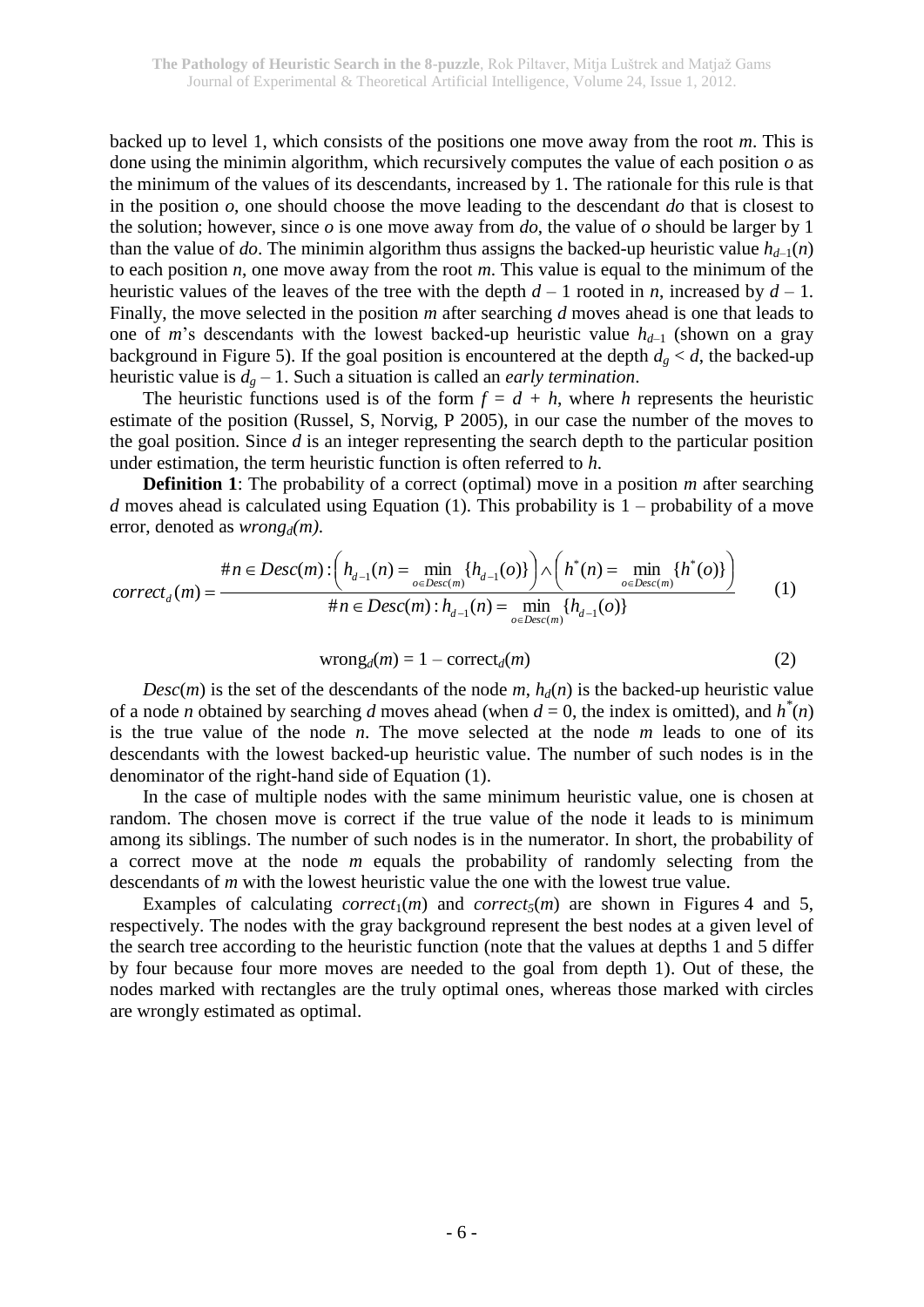

*Figure 4. An example of calculating correct1(m)*



*Figure 5. An example of searching to depth 5 and calculating correct5(m)*

**Definition 2**: A position *m* is *pathological* for depths *i* and *j* iff *correct<sub>i</sub></sub>(<i>m*) < *correct<sub>i</sub></sub>(<i>m*) for *i* > *j*, and *non-pathological* otherwise.

For the example in Figures 4 and 5,  $correct_5(m) = \frac{1}{2}$  and  $correct_1(m) = 1$  and  $5 > 1$ , therefore the position *m* is pathological for depths 5 and 1.

The probability of a correct move can be measured either for a single position, for a group of positions or for whole domains, e.g., the variants of the 8-puzzle.

**Definition 3**: The probability of a correct move in an 8-puzzle variant *M* when searching *d* moves ahead is calculated using Equation (3). It equals the average probability of a correct move over all the solvable positions in the puzzle.

$$
avrCorrect_d(M) = \frac{\sum_{i \in SolvPos(M)} correct_d(i)}{|SolvPos(M)|}
$$
(3)

The probability of a wrong move is correspondingly:

$$
avrWrong_d(M) = \frac{\sum_{i \in SolvPos(M)} wrong_d(i)}{|SolvPos(M)|} = \frac{\sum_{i \in SolvPos(M)} 1-correct_d(i)}{|SolvPos(M)|}
$$
(4)

*SolvPos*(*M*) is the set of all the solvable positions of the 8-puzzle variant *M*.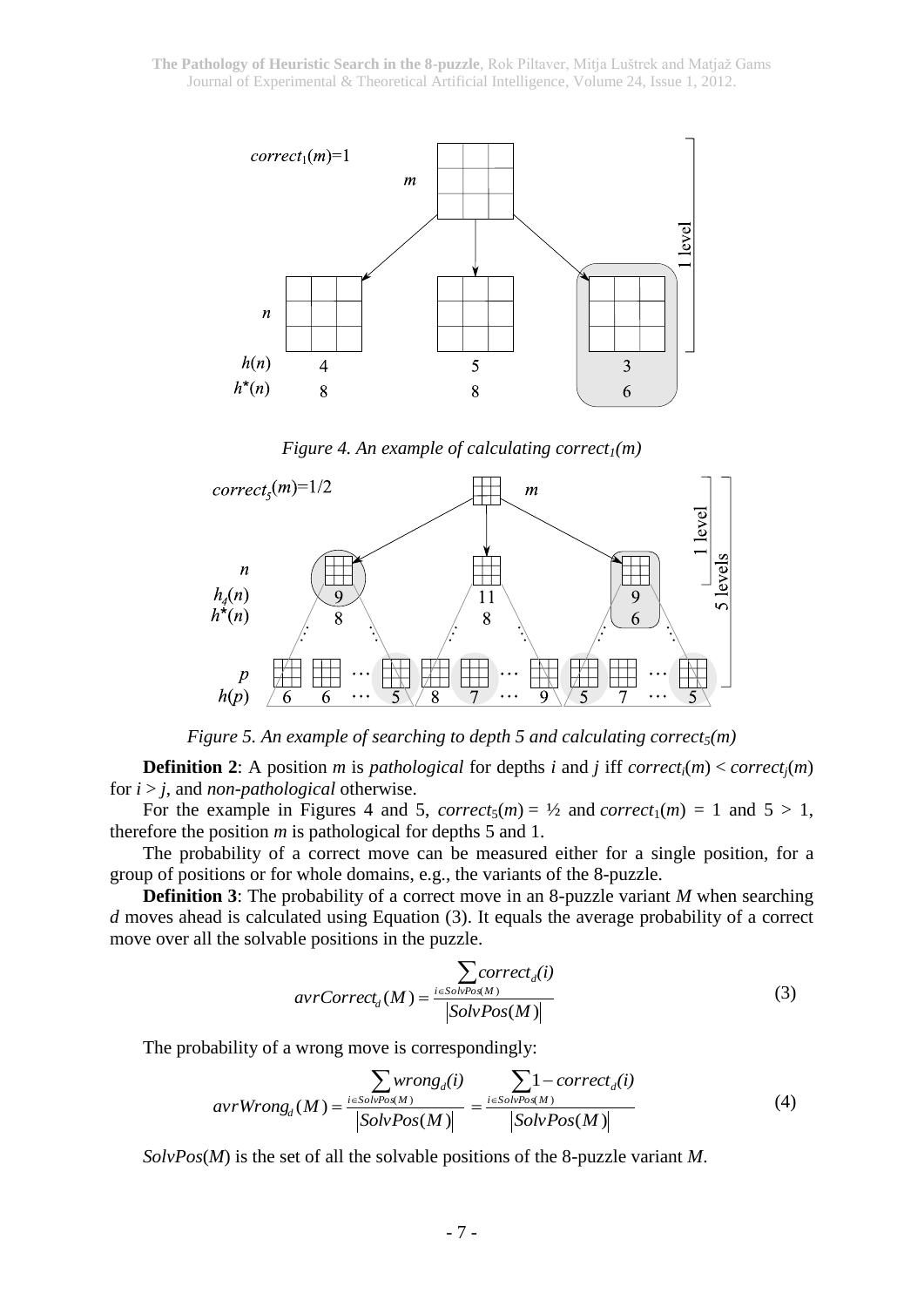**Definition 4**: The *search gain* (or *gain* for short) of an 8-puzzle variant *M* is defined as the ratio between the probability of a correct move in *M* when searching to depths *i* and *j*, where  $i > j$ . It is calculated using Equation (5).

$$
gain_{i,j}(M) = \frac{avrCorrect_i(M)}{avrCorrect_j(M)} = \frac{1 - avrWrong_i(M)}{1 - avrWrong_j(M)}
$$
(5)

A deeper search (to depth *i* instead of *j*) is worthwhile iff  $gain_{i,j}(M) > 1$ . Iff  $gain_{i,j}(M) = 1$ , the average quality of the moves is the same when searching to depths *i* or *j*, so depth *j* is preferable because it saves time.

**Definition 5**: The *degree of pathology* (or *pathology* for short) of an 8-puzzle variant *M* is defined as the ratio between the probability of a wrong move in *M* when searching to depths *i* and *j*, where  $i > j$ . It is calculated using Equation (6).

$$
pat_{i,j}(M) = \frac{1 - avrCorrect_i(M)}{1 - avrCorrect_j(M)} = \frac{avrWrong_i(M)}{avrWrong_j(M)}
$$
(6)

The degree of pathology corresponds to the ratio between the probability of choosing a wrong first move if searched to depth *i* and *j*, while the gain corresponds to the ratio between the probabilities of choosing a correct first move, and as a consequence the degree of pathology and the gain are not inversely proportional, although in general a lower gain corresponds to a higher degree of pathology. For example, compare  $pat_{5,1}(n) = 1.001$  and *gain*<sub>5,1</sub>(*n*) = 0.5 resulting from *avrCorrect*<sub>5</sub>(*n*) = 0.001 and *avrCorrect*<sub>1</sub>(*n*) = 0.002 on the one hand, and  $pat_{5,1}(m) = 1.1$  and  $gain_{5,1}(m) = 0.6$  resulting from  $avrCorrect_{5}(m) = 0.12$  and  $\arccos(1/m) = 0.2$  on the other hand. Both the degree of pathology and the gain increase from *n* to *m*. On the other hand, iff  $gain_i(m) > 1$ , then  $pat_i_i(m) < 1$  and vice versa.

**Definition 6**: A domain *M* is pathological for depths *i* and *j* iff  $gain_{i,j}(M) < 1$ , i.e.  $pat_{i,j}(M)$ >1.

The results in this paper are mainly presented in terms of *gain*<sub>5,1</sub> and *pat*<sub>5,1</sub> One of the reasons for choosing these depths is that the studies in minimax were often performed at depths 5 and 1; therefore the same depth in the single-agent search makes possible a better comparison. The other reason is that these depths enable studies without the effect of early terminations. Other search depths, such as 6 and 1 or 8 and 1, were also analyzed, providing qualitatively very similar relations. A detailed analysis of the influence of the various search depths *i, j* is presented in Sections 5.1 and 5.2.

In Sections 5 and 6, the following issues related to the pathology and gain are studied:

- The granularity of the heuristic function, i.e., how many different values it can return (Section 5.1).
- The granularity of the heuristic function, premature terminations or not and always included noise or not (Section 5.2).
- Fluctuations at small granularities (Section 5.3).
- Tentative explanation of the influence of granularity (Section 5.4).
- The amount of heuristic error (Section 5.5).
- Different heuristic functions: optimistic, pessimistic and two real-life (Section 5.6).
- The similarity of the true values of the sibling nodes in the tree (Section 6.1).
- The branching factor of the search tree, i.e., the number of moves at each node in the tree (Section 6.2).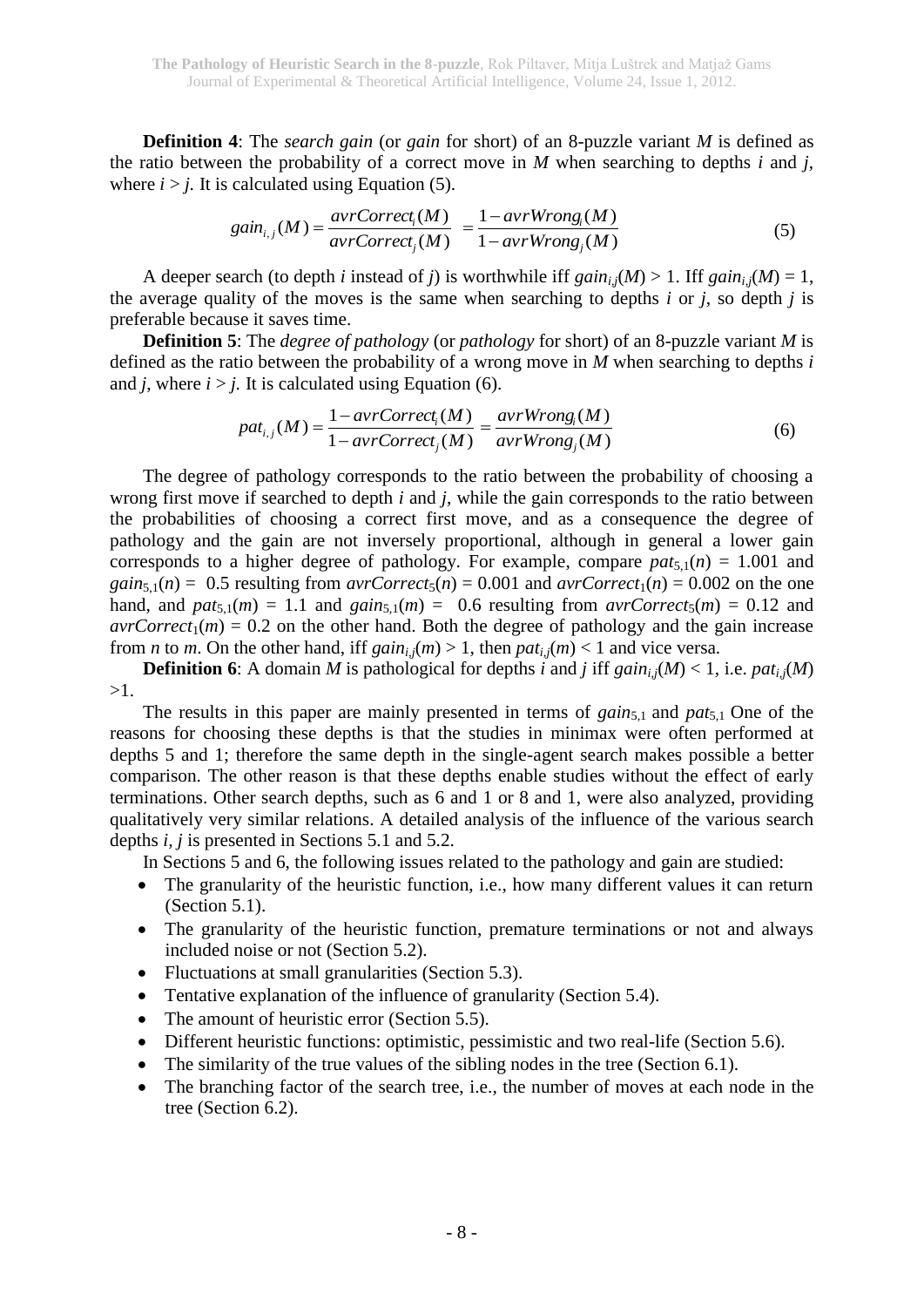## **5. Influence of the heuristic function on the pathology and gain**

**Definition 7**: In the 8-puzzle, the *true value* or *quality* of a given position is equal to the minimum number of moves needed to solve the puzzle from that position. The difference between the *heuristic value*  $h(n)$  and the true value  $\hat{h}^*(n)$  of a position *n* is called the *heuristic error e*. The heuristic value is computed using the *heuristic evaluation function* (or heuristic function for short) *h*.

The error of the *generic heuristic function* was modeled using Gaussian noise (Box and Muller 1958). The term "generic" is used because by adjusting the noise distribution, the function is intended to approximate any heuristic function that can be used in practice. The basic version of the generic heuristic function returns true values corrupted by the Gaussian noise with the standard deviation  $\sigma = 2.5$ , which is the same as the standard deviation of the Manhattan-distance heuristic function. The latter is often used for solving  $n^2$ -puzzles and is described in Section 5.6. The true values for the positions  $\{n : h^*(n) \le 7\}$  are not corrupted because there are so few such positions that it is practically impossible to corrupt their values and maintain a constant dispersion (Sadikov and Bratko 2006) and because the Manhattan heuristic function estimates at these depths without errors. Throughout the paper this generic heuristic function is used, unless written otherwise in specific sections.

The true values  $h^*(n)$  were computed for all the positions of the 8-puzzle and its variants using the retrograde analysis (Thompson 1986). Afterwards, the heuristic values  $h(n)$  were computed, in the case of the generic heuristic function by adding the Gaussian noise to the true values. Finally, the backed-up heuristic values  $h_i(n)$  resulting from searching  $i + 1$  moves ahead were obtained using the minimin algorithm. The values  $h^*(n)$ ,  $h(n)$  and  $h_4(n)$  are needed to compute *gain*<sub>5,1</sub> and *pat*<sub>5,1</sub>, which are the measure of the search gain and pathology used in the experiments in this paper – see Equations (1) through (6). For other values  $i$  and  $j$ , the corresponding  $h_i(n)$  and  $h_i(n)$  are computed and stored, making it possible to compute the gain and the degree of pathology.

#### **5.1 Granularity of the heuristic function**

The values of a heuristic function in our experiments were either real or integer numbers, or a finite subset of either of them.

**Definition 8**: The cardinality of the range *B* of a heuristic function *h* is called the *granularity* of the heuristic function and is denoted  $g(h)$  – see Equation (7).

$$
g(h) = |A|; h : A \to B \tag{7}
$$

The range of the generic heuristic function is real numbers. In order to obtain a heuristic function with the desired granularity *g*, the number of possible heuristic values is reduced by creating *g* intervals of equal size. Firstly, the heuristic values are limited to the [0, *M*] interval, where  $M = \max_{n} \{ h^*(n) \} + \lfloor \sigma \rfloor + 1$ . The value of M is set close to the maximum unrestricted heuristic value to ensure that few such heuristic values are greater than *M*. If an unrestricted value  $> M$ , it is set to M, and if it is  $< 0$ , it is set to 0. Then, all the heuristic values are multiplied by  $g / M$ , to scale the interval of possible heuristic values to [0,  $g$ ], and finally rounded to the closest integer value.

The relation between the granularity of the generic heuristic function and the gain is presented in Figure 6, and the relation between the granularity and the degree of pathology is presented in Figure 7. The values on the horizontal axis represent the granularity of the heuristic function. The values increase linearly from 2 to 46 and exponentially from 64 to 2048. The values on the vertical axis represent the gain *gain*<sub>5,1</sub> in Figure 6 and the degree of pathology *pat*5,1 in Figure 7. In Figures 6 and 7, the gain and the degree of pathology are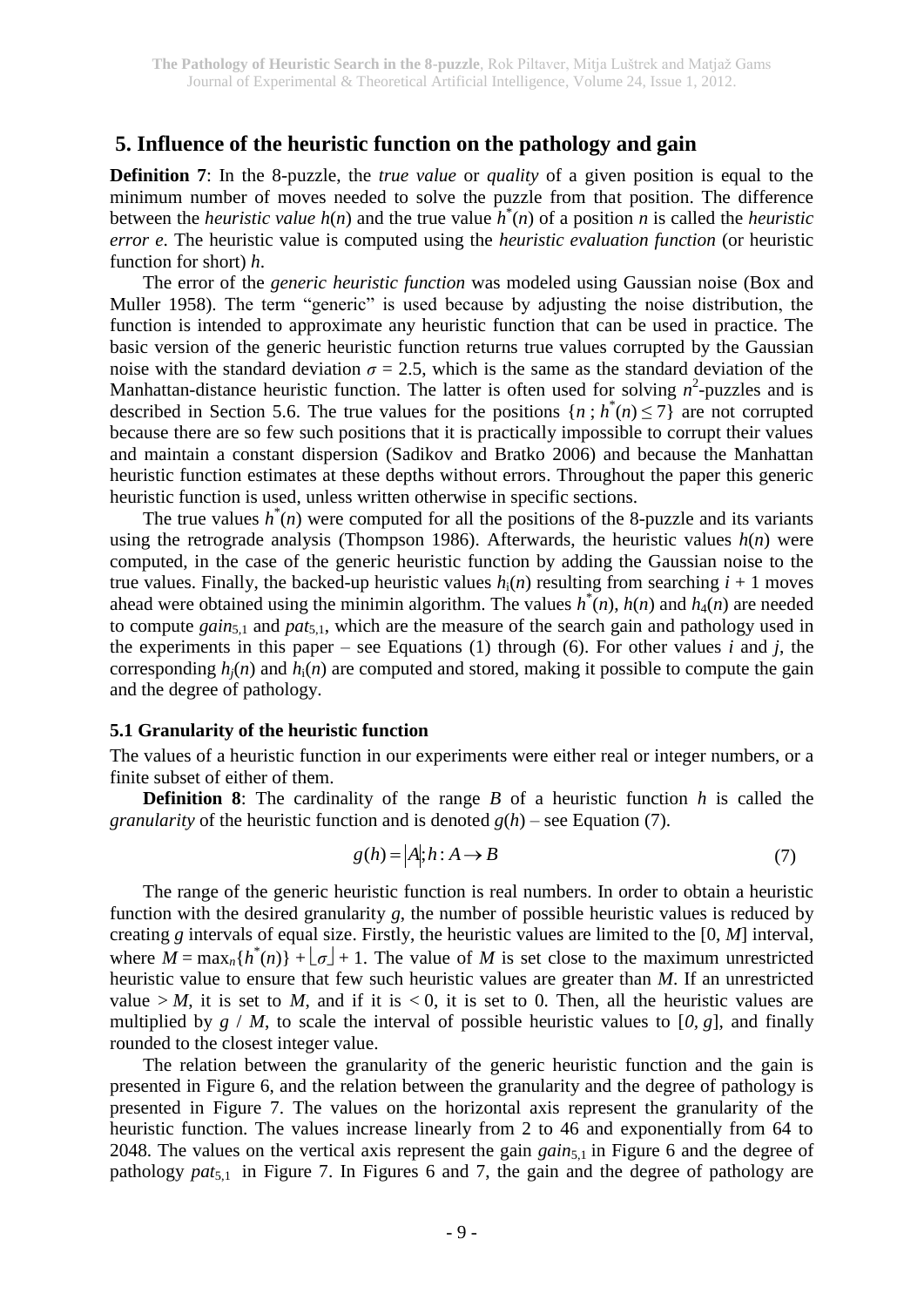plotted for the usual 8-puzzle and for the variant with minimum (R, D, DL, L, UL) and maximum (all directions) pathology and minimum (all directions) and maximum (R, DR, D, DL, L, UR) gain. The amount of pathology or gain over different granularities is calculated as a sum over *g* = 2, 3, 4, ..., 46; 64, 128, 256, 512, 1024, 2048.



*Figure 6. The influence of the granularity on the search gain using the generic heuristic function for four variants of the 8-puzzle*



*Figure 7. The influence of the granularity on the degree of pathology using the generic heuristic function for the four variants of the 8-puzzle*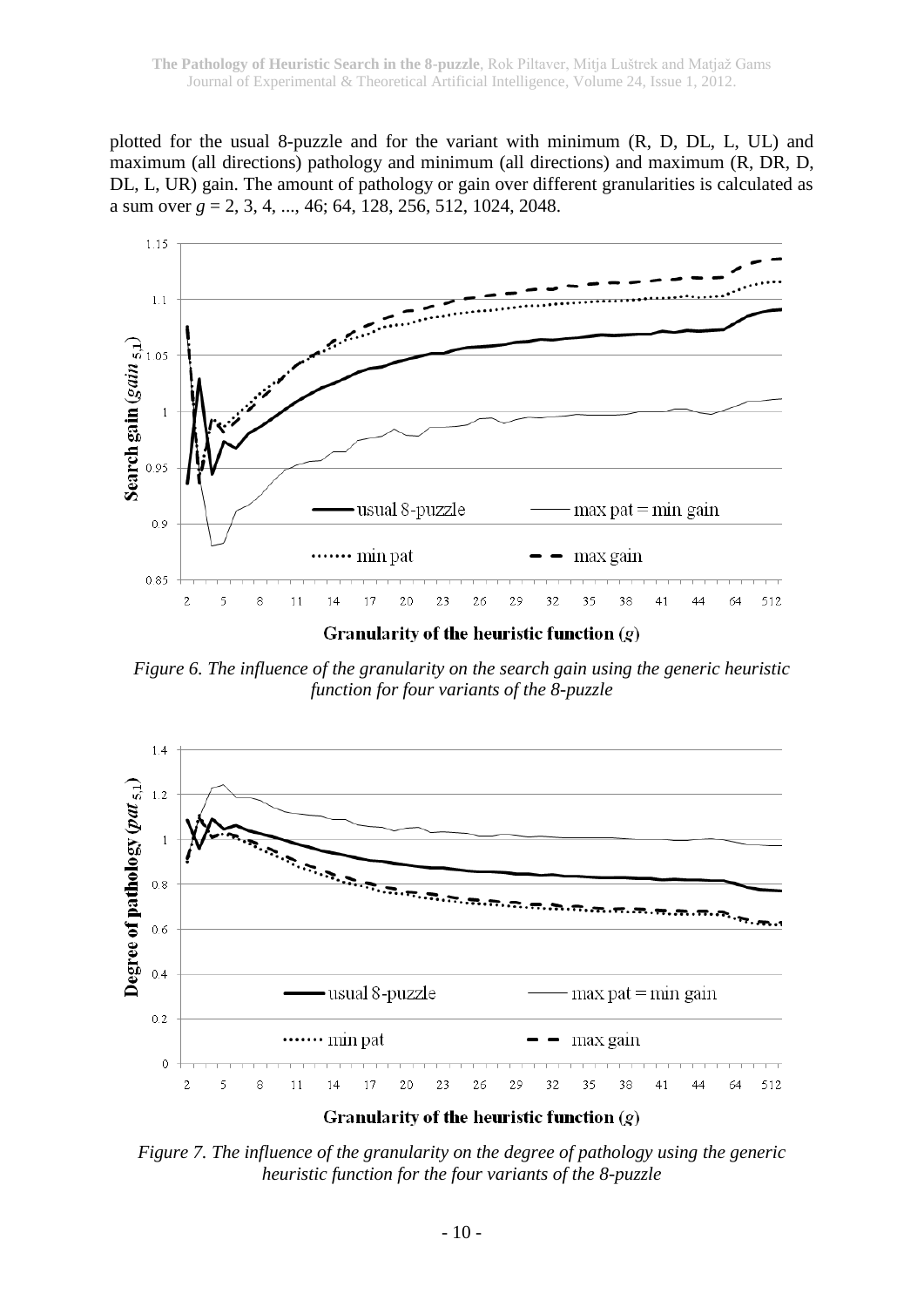Figure 6 indicates that searching deeper is beneficial in most of the domains under granularities  $> 15$ . The exception is at small granularities, especially up to 10. The worst domain for gains is the variant with moves in all directions, where deeper search is not beneficial for a granularity  $\langle 40.$  Figure 6 also indicates that with the exception of granularities smaller than 15, most of the domains are not pathological.

Figure 7 shows approximately symmetric relation of the degree of pathology compared to the gain, presented in Figure 6. For granularities greater than 10, the worst pathology is close to 1.1, while the worst gain is 0.95. At granularity 1024, the degree of pathology is inside the interval (0.6 .. 1) and the gain inside (1 .. 1.15). The pathology can be found in any version of the 8-puzzle if the generic heuristic function with a small granularity is used.

In another observation, Figures 6 and 7 show that except for a granularity of 10 or less, the heuristic functions with higher granularity enable bigger search gains or – in other words – are less prone to the pathology. A qualitatively similar relation between the degree of pathology and the granularity was observed and explained in the minimax pathology (Nau 1979; Scheucher and Kaindl 1998; Kaluža, Luštrek and Gams 2007a; Kaluža, Luštrek, Gams and Tavčar 2007b; Luštrek 2007; Piltaver, Luštrek and Gams 2007), but our work is the first to show it in the single-agent search as well.

Qualitatively, the same relation was also observed in the variants of the 8-puzzle not presented in Figures 6 and 7. When the degree of pathology was approximated using a linear function for each of the following intervals  $g \in [10, 20]$ ,  $g \in [20, 30]$ ,  $g \in [30, 40]$ ,  $g \in [40, 40]$ 50] and  $g \in \{64, 128, 256, 512, 1024, 2048\}$  they all had negative slopes, thus confirming the relation between the search gain and the granularity of the heuristic function for all 8-puzzle variants. The calculated slopes also show that the pathology is decreasing with increasing granularity faster for low (e.g.  $g = 15$ ) granularities than for high granularities (e.g.  $g = 256$ ). This leads to the first observation:

**Observation 1:** From Figures 6 and 7 and the additional calculations described in the previous paragraph it follows that for the generic heuristic function, the search gain  $(gain_{5,1}(n))$  is increasing with the increasing number of possible heuristic values (granularity) if  $g > 10$  for all 8-puzzle variants with the exception of the smaller fluctuations. Correspondingly, the trend of the degree of pathology is decreasing with increasing granularity.

There are a maximum of 47 true values for any version of the 8-puzzle (32 for the usual 8-puzzle), so it may seem surprising that there are still changes in the pathology and gain at granularities above this number. This is possible because higher granularities of heuristic values can still affect the error by revealing the direction in which a position is misevaluated. For example, let us choose between the positions with true distances to the goal 15 and 17. If the granularity is low and their heuristic values are 16 and 16, one has to choose randomly. If the granularity is high and their heuristic values are 15.6 and 16.4, the search is able to correctly choose the first position.

To further analyze the stability of the observed relations, the influence of the search depth on the move error for heuristic functions with various granularities in the usual 8-puzzle was studied. Figure 8 shows the move errors at various search depths, from which the degree of pathology *pati*,*<sup>j</sup>* can be computed for any pair of depths *i* and *j* by simply comparing the errors at those depths – see Equations (5) and (6). Note that the curves in the figures are smoothed in relation to the search depth which is always an integer number. This figure graphically shows that *pat<sub>i</sub>* for *i* and *j* other than 5 and 1 can be expected to behave similarly to *pat*<sub>5,1</sub> for values up to approximately 15 (note that there are a couple of exceptions). This conclusion follows from the curves for granularities 5 and more being roughly monotonic: for  $g = 5$  and  $g = 7$  the error mostly increases (pathology in Figure 7), for  $g = 11$  the decision is not clear-cut (degree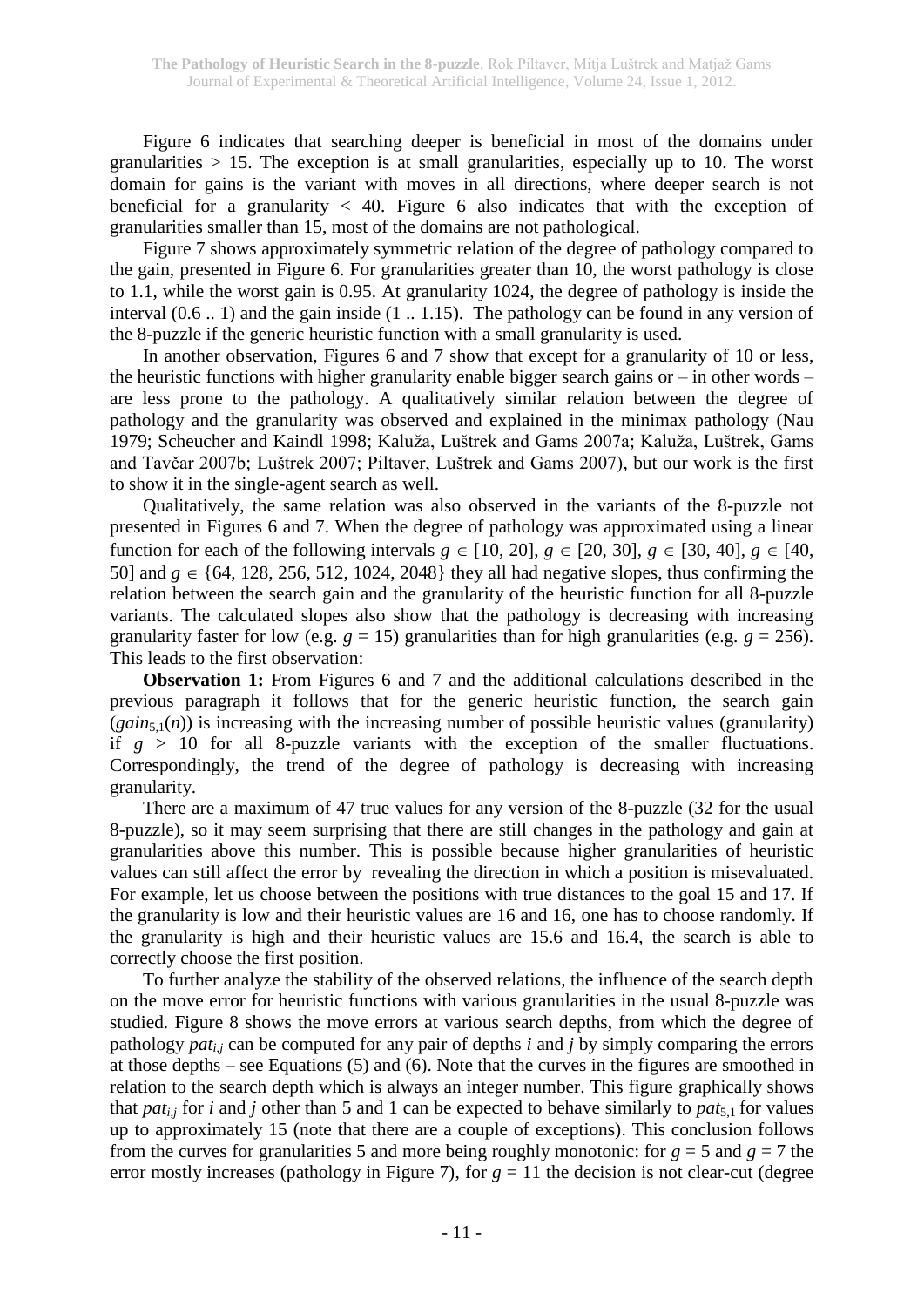of pathology near 1 in Figure 7), and for *g* = 1024 the error mostly decreases (no pathology in Figure 7). Furthermore, the oscillating move error of heuristic functions with a small granularity is consistent with the non-monotonic behavior of the degree of pathology and the gain at small granularities as observed in Figures 6 and 7. The sharp decrease in move error at high search depths is the consequence of many start positions being solved in less than *d* moves, i.e., early terminations.



*Figure 8. The move error with respect to the search depth for generic heuristic functions with various granularities in the usual 8-puzzle*

The relations discussed in Figure 8 can be presented in a 3D view. In Figure 9, the granularities are presented as one axis, the other two axes relate to *avrCorrect* instead of *avrWrong* in Figure 8, and the search depth. Figure 8 graphically indicates that *gain*<sub>5,1</sub> behaves similarly to the gains at other depths up to 15. The relation between the depth and *avrWrong* and *avrCorrect* in Figures 8 and 9 can graphically be approximated by two lines: the first one is horizontal for depths from 2 to 15, and the second line reaches the extreme possible value at the depth 27. Together with analyses of the degree of pathology performed, here omitted due to the lack of space, this makes possible another observation:

**Observation 2**: The relation between the granularity and *gain*<sub>5,1</sub> (or *pat<sub>5,1</sub>*) is similar to the relation between the granularity and the gain (or the degree of pathology) at other depths *i,j* smaller than 15.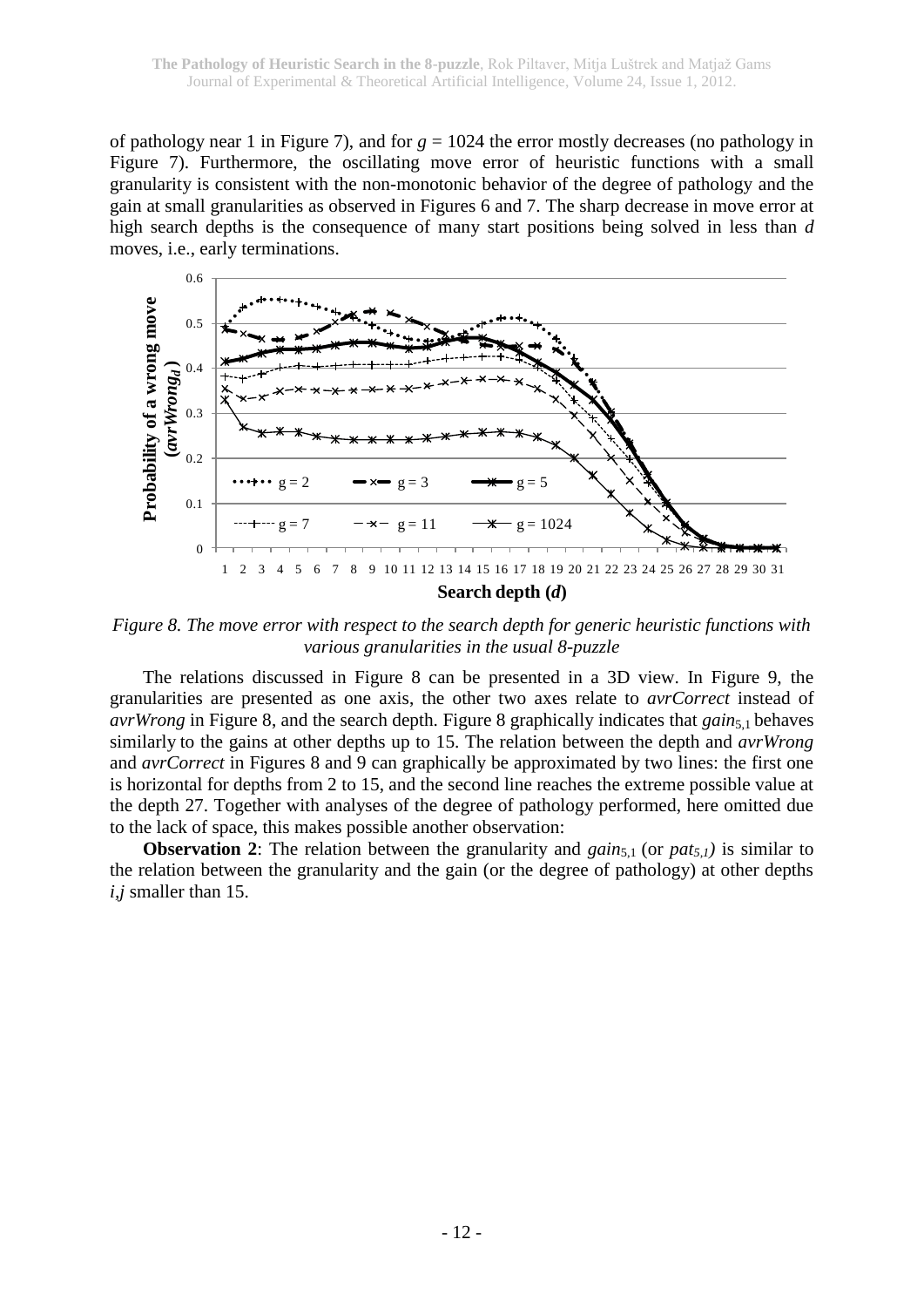

*Figure 9. The probability of correct move with respect to the search depth for generic heuristic functions with various granularities in the usual 8-puzzle*

From the *avrWrong<sup>d</sup>* and *avrCorrect<sup>d</sup>* presented in Figures 8 and 9, the gain and the degree of pathology for the depths *i* and *j* can be computed. Figure 10 shows the degree of pathology at the depths *i* and *j*, plotted at two granularities:  $g = 10$  (the lowest *g* at which the pathology no longer fluctuates) and  $g = 2048$  (the maximum *g* tested) for the usual 8-puzzle. Note that the graphical representation shows actual experimental results only for  $i > j$ ; the topleft plane where  $i < j$ , and the middle-right "curtain" at  $i = j$  are there only to make the figure visually transparent.

We also verified how the choice of *i* and *j* affects pat<sub>*i*,*j*</sub> by linearly approximating pat<sub>*i*,*j*</sub> with respect to *g* for  $i \in [2, 15]$ ,  $j < i$ , and  $g \in [10, 20]$ ,  $g \in [20, 30]$ ,  $g \in [30, 40]$  and  $g \in [40, 40]$ 50]. We omitted  $g < 10$  due to fluctuations of the error at small  $g$  (discussed in Section 5.3). For  $g \in [10, 20]$ , pat<sub>ij</sub> decreased with respect to *g* in all cases when  $j < i - 3$  as well as in most other cases. For  $g \in [20, 30]$ , pat<sub>ij</sub> decreased with respect to *g* in all cases (although the decrease was sometimes small). For larger *g*, pat*i*,*<sup>j</sup>* decreased with respect to *g* in cases when *i* was small and when the difference between *i* and *j* was large. In other cases, it sometimes slightly decreased and sometimes slightly increased, which means that once *g* is large enough, further increases in *g* have little effect on pat*i*,*<sup>j</sup>* .

Figure 10 reveals that most of the area with search depths up to 20 is pathological for  $g =$ 10, with  $pat_{i,j}$  < 1.1. For  $g = 2048$ , only small portions of the search depth pairs remain pathological, among them the biggest is inside the triangle [(12,12), (5,17), (17,17)]. Analyses at other granularities (*g* from 2 to 2048) reveal observations 3 and 4:

**Observation 3:** Regardless of the granularity *g*, for the usual 8-puzzle and the generic heuristic function, there is always some area where the degree of pathology  $pat_{i,j} > 1$ .

**Observation 4:** Regardless of the granularity *g*, for the usual 8-puzzle and the generic heuristic function, the *pati*,*j*-surface can be approximated by two separated parts. For *pati*,*<sup>j</sup>* with  $i \leq 19$ , the surface is fluctuating for  $g < 10$  (only  $g = 10$  is presented here), but it is close to 1. For  $i > 19$ ,  $pat_{i,j}$  decreases in the direction of 0. In this regard,  $pat_{5,1}$  is reasonably similar to most of *pati*,*<sup>j</sup>* for *i* and *j* smaller than 15.

Observation 4 is similar to Observation 2, but is based on a different viewpoint.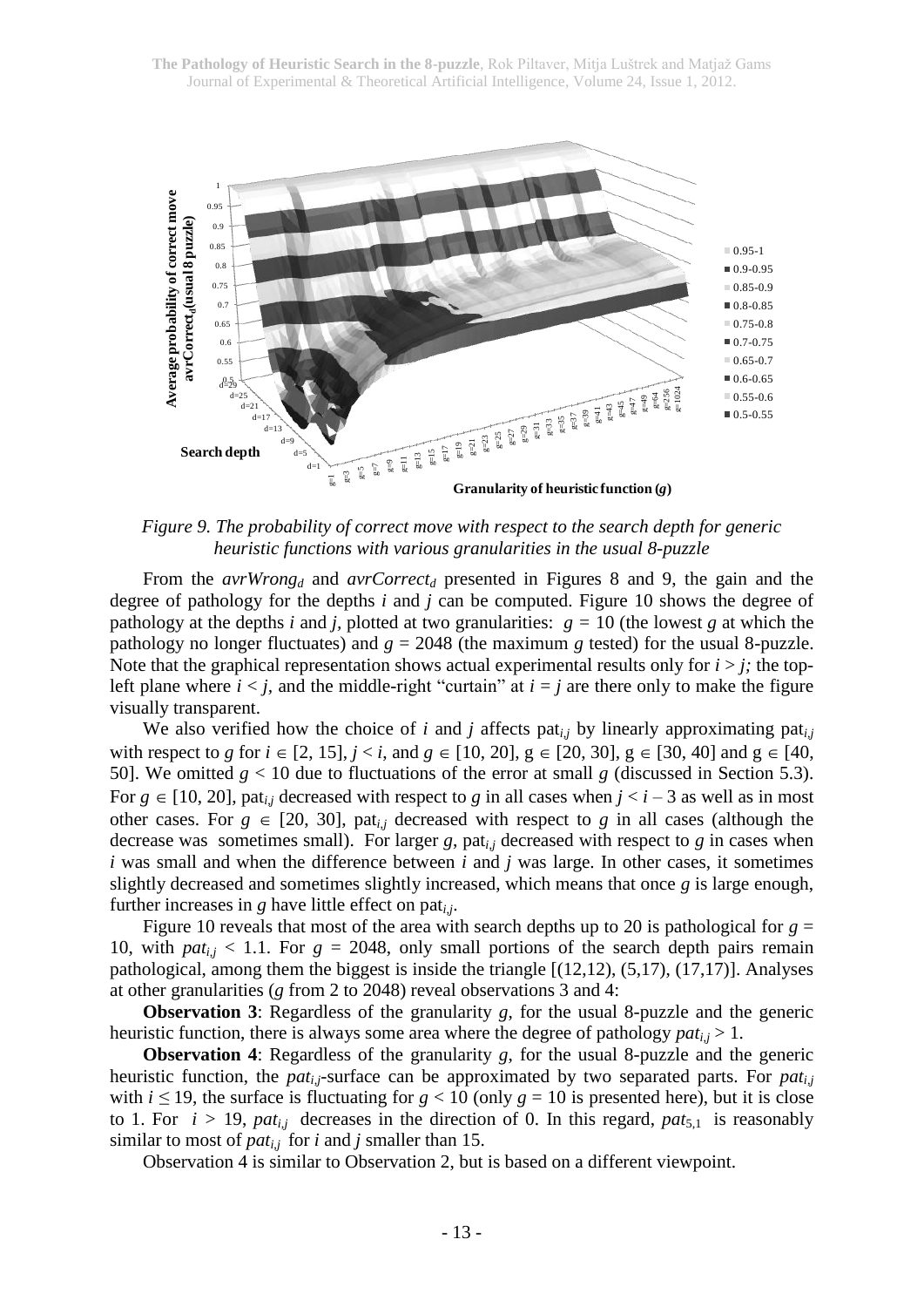

## a)  $g = 10$  b)  $g = 2048$

*Figure 10. The degree of pathology pati,j at the granularities 10 (a, left) and 2048 (b, right) for the generic heuristic function in the usual 8-puzzle*

#### **5.2 Search without perfectly estimated positions in relation to the granularity**

Until now, the search trees included early terminations and positions with perfect heuristic estimations, which might both serve as anchors stabilizing search. In this section we deal with the search, where all the positions encountered include some noise. To study the granularity vs. pathology relation, the degree of pathology at depths *i* and *j* was computed and plotted at a specific *g*, once with (Figure 10) and once without early terminations and an exact evaluation for the positions up to 7 moves to the goal (Figure 11).

Figure 11, therefore, presents two additions compared to Figure 10. Firstly, early terminations are discarded, meaning if a goal position is found during a search, this search is discarded. After this modification only, the obtained figures were similar to Figure 10, just the turning-point at  $i = 19$  moved to 22. The second modification was also introducing noise to the error-free positions with 7 moves or less to the goal position (for an explanation, see Section 5). Since there is only a small number of these positions (see Figure 2), the tests were repeated 10 times and averaged to obtain up to a point stable results. Still, the spikes at the top-right end of the graphs in Figure 11 indicate that exact numbers should not be trusted too much due to instability.

Under the two additions to the original search model, the search becomes predominantly pathological as in the early academic models of minimax (Beal 1982; Bratko and Gams 1982; Nau 1983) or in the P-game (Pearl 1984). The major difference is that our analysis is dealing with a realistic one-player game, and not an academic two-player game. To our best knowledge, this is the first case that any real-life game was shown to be pathological under nearly reasonable assumptions – no perfectly estimated positions found in the search and the heuristic function with the Gaussian noise. While it often happens that the search finds no perfectly estimated position, the heuristic function remains an academic one, being better than random noise and worse than the Manhattan-distance function. However, as Figure 11 reveals and as was also found in the P-game and in the early academic minimax models, smaller heuristic error in a pathological search often makes search worse. After all, random search by definition results in  $pat_{i,j} = 1$ .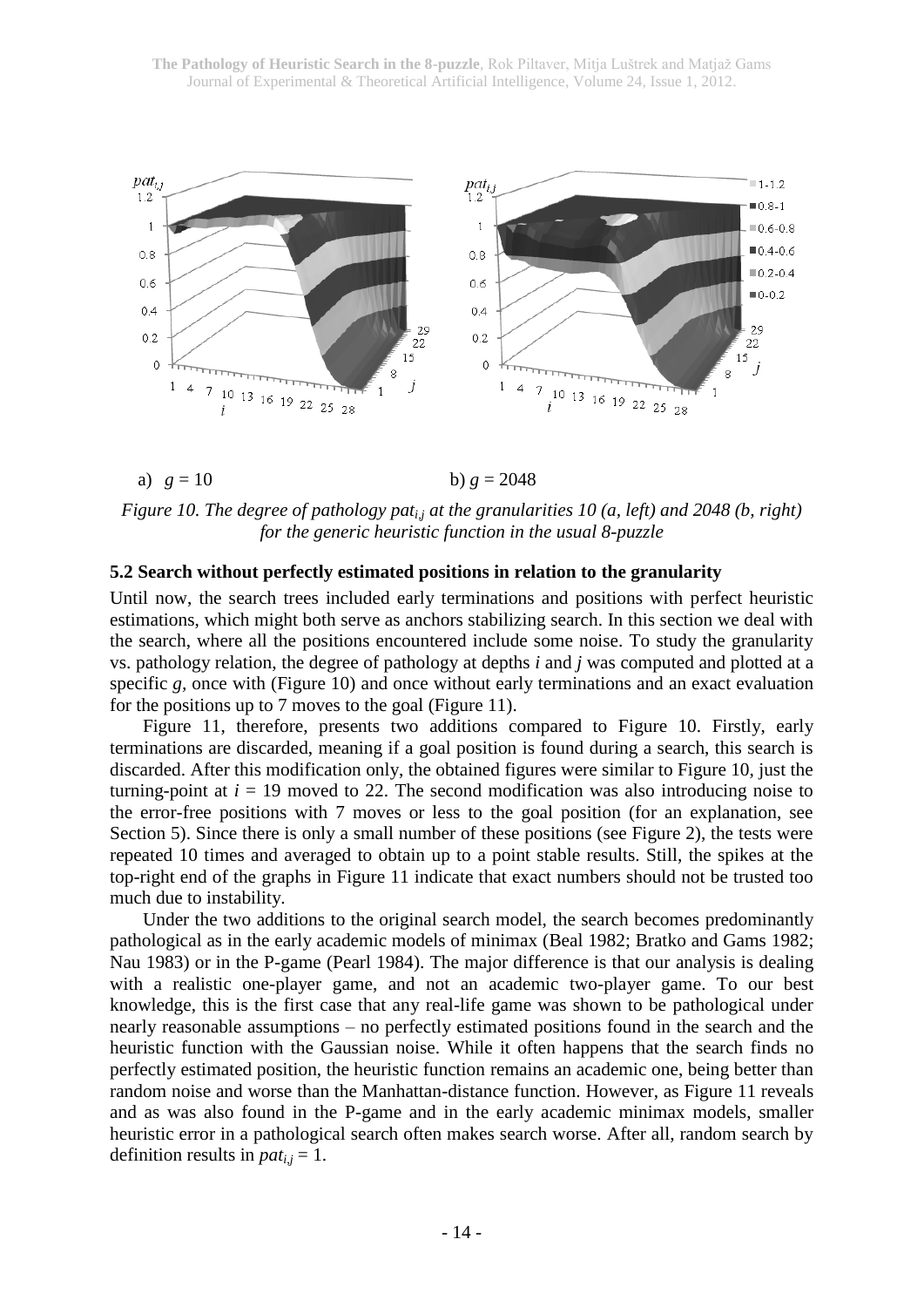

*Figure 11. The degree of pathology pati,j at the granularities 10 (a) and 2048 (b) for the generic heuristic function in the usual 8-puzzle; no early terminations, heuristic values of positions up to 7 moves to the goal corrupted with the noise*

**Observation 5**: For the usual 8-puzzle, in the case of avoiding early terminations and when the generic heuristic function of the positions up to seven moves to the goal is also corrupted with the Gaussian noise, the search is mainly pathological and generally more pathological with a higher *i* at fixed *j* regardless of the granularity.

The phenomenon that positions with small or zero heuristic error named "stabilizing seeds" (Bratko and Gams 1982) or "traps" (Pearl 1983) eliminate pathology on its own, if common enough, was proposed nearly 30 years ago for the minimax search. The analyses of the 8-puzzle indicate that these positions might be the most important single factor for combating pathology in single-player games as well.

The pathology at specific search depths in the 8-puzzle was briefly observed in (Sadikov and Bratko 2006), but without in-depth analyses of factors influencing it, e.g., presenting overall pathology under the two explicit modifications of the original search model.

#### **5.3 Explanation of the fluctuations at small granularities**

The degree of pathology and the gain when analyzed with the generic heuristic function fluctuate at a smaller granularity, as first observed in Figures 6 and 7. Here we provide a tentative explanation of this phenomenon by analyzing the heuristic values of positions without added noise at a chosen granularity, hence the heuristic error stems only from the introduction of the granularity. Consider the example in Figure 12 for granularity 2, which transforms the true values of the positions into two values of the heuristic function: 1 for the true values from 1 to 16 and 2 for the values from 17 to 31. Let us consider a position which is 16 moves away from the solution. Its descendent at depth 1 with value 15 will become expanded into leaves at depth 5 with values greater than or equal to 11, while the sibling position at depth 1 with value 17 will become expanded into leaves with values greater than or equal to 13. At granularity 2, the true values of the two sibling positions at depth 1 will be transformed into 1 and 2, while their best descendants at depth 5 will both be 1. This will render a deeper search uninformed and hence pathological. But there are other combinations of positions, for example, true values (20, 22) at depth 1, where the search at depth 1 is completely uninformed, while at depth 5 it always finds the correct move, as presented in Figure 12.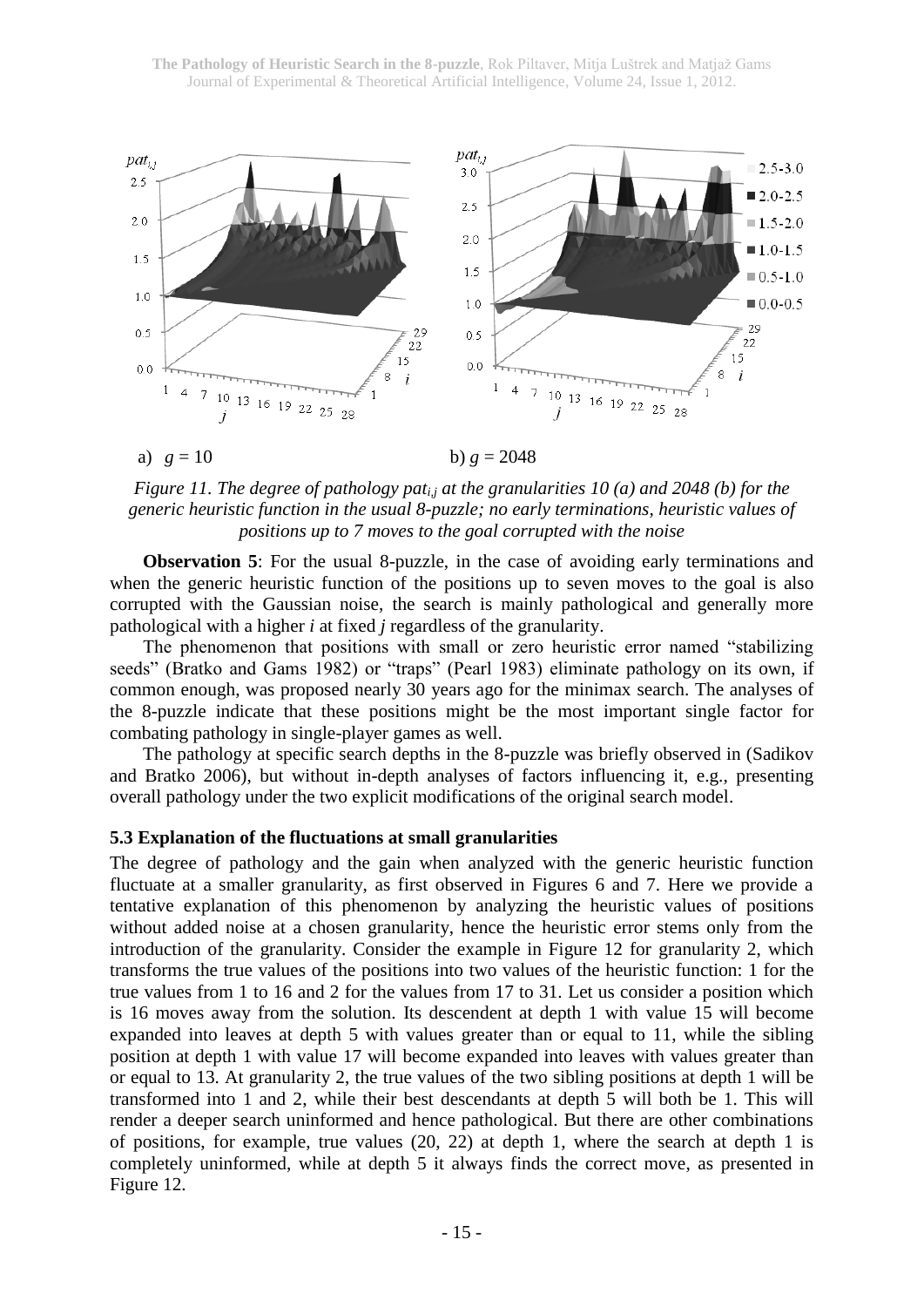

*Figure 12. Examples of pathological and non-pathological positions at the granularity 2*

To calculate an average gain and the degree of pathology at a chosen granularity, all the positions with values from 0 to 31 and with frequencies presented in Figure 2 were examined using the following procedure:

```
wrongDecisionsL1 = 0
wrongDecisionsL5 = 0
for depth = 5 to 30 begin {in reality we calculate from 0 to
31, but for the border cases additional tests of borders are 
needed, making the code a little more complex}
  correctMoveL1 = depth - 1 
  wrongMoveL1 = depth + 1
  if (gr(correctMoveL1) == gr(wrongMoveL1)) wrongDecisionsL1+=
    numOfPosAtDepth[depth] * (1 - averageCorrect[depth])
  correctMoveL5 = depth - 5wrongMoveL5 = depth - 3
    if (qr(correctMoveL5) == qr(wrongMoveL5))wrongDecisionsL5+=
     numOfPosAtDepth[depth] * (1 - averageCorrect[depth])
end
pathology = wrongDecisionsL5 / wrongDecisionsL1 
gain = (1 - wrongDecisionsL5) / (1 - wrongDecisionsL1)
```
The granularity (*gr*) was applied in the following way:  $h(p) = gr(h^{*}(p))$  and  $h(n)=gr(h^*(n))$ ; see Figure 5. The granularity function *gr(number)* in the code transforms *number* according to the chosen granularity, as described in Section 5.1.

*numOfPosAtDepth[depth]* represents the number of all the positions *depth* moves away from the goal, as presented in Figure 2. The obtained results using the code for each particular granularity are presented in Table 1.

*averageCorrect[depth]* represents the probability of choosing the correct move when deciding randomly i.e., when the heuristic values with reduced granularity are equal for the wrong and the correct moves/positions; for example, if there are two positions and one is leading to the best solution and the other not, this factor is 1/2. If two of three positions are leading to the optimal solution, the factor is 2/3.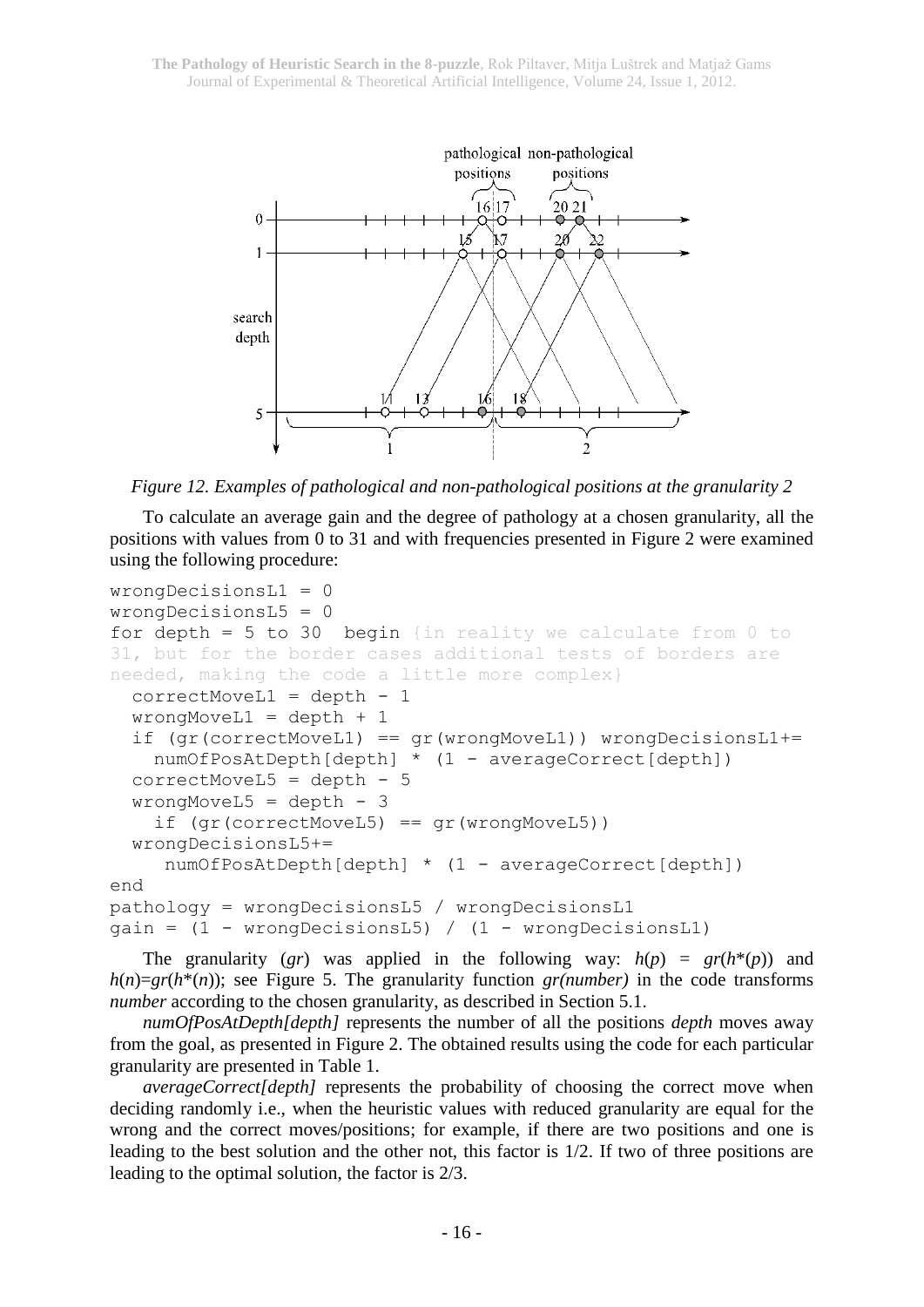| g 2 3 4 5 6 7 8 9 10 11 12 13 14 15 16 17                                                           |  |  |  |  |  |  |  |  |
|-----------------------------------------------------------------------------------------------------|--|--|--|--|--|--|--|--|
| $pat_{5,1}$ 0.84 1.18 0.87 1.02 1.04 1.05 0.98 0.97 1.12 0.98 1.05 0.97 0.90 0.83 0.95 1.14         |  |  |  |  |  |  |  |  |
| gain <sub>5.1</sub> 2.71 0.09 2.09 0.94 0.92 0.91 1.03 1.03 0.91 1.01 0.97 1.01 1.03 1.03 1.01 0.99 |  |  |  |  |  |  |  |  |

### *Table 1: The degree of pathology and the search gain for the true values of positions*

At 7 out of 16 granularities in Table 1, the search is pathological even though there is no introduced noise in the heuristic function at all; just the true value is transformed according to the chosen granularity. If the values of the positions were corrupted by neither noise nor low granularity, the error when searching to all depths would be 0, *pat*5,1 would be undefined and *gain*5,1 would be 1. A deep search is intended to combat noise, and when noise is the main reason for error, it does this successfully, as evidenced by the lack of pathology at high granularities. However, when the main reason for error is a low granularity, a deep search does not reduce it – Table 1 indicates that sometimes a deeper and sometimes a shallower search performs better. In our experiments at small granularity, this effect overwhelms the noise-reducing effect of a deep search, even as reasonable noise is introduced, causing fluctuations at low granularities.

Although the fluctuations might seem random, Figure 12 indicates that at granularity 2 the ratio between the number of pathological positions (with 16 and 17 moves to the goal) and non-pathological positions (with 20 and 21 moves to the goal) determines the final result, since other positions make the search random. Therefore, the non-even distribution of the positions at different number of moves to the goal corresponds to those fluctuations.

We can also observe in Table 1 that as the granularity increases, the gain approaches 1. This happens because the higher the granularity, the fewer errors it causes at both search depths, bringing *gain*5,1 ever closer to 1.

One might argue that granularity could be applied in a different way, e.g., by calculating  $gr(4) + gr(h<sup>*</sup>(p))$ , but calculations reveal that the fluctuations persist. Furthermore, the results are practically the same as those in Table 1 if instead of the program code in this section the generic heuristic function with Gaussian noise close to zero is used.

**Observation 6**: If no noise is introduced in the generic heuristic function ( $\sigma = 0$ ), the search gain and the degree of pathology fluctuate for granularities up to 17 for the usual 8 puzzle. For granularities greater than 17, the gain is 1 and the degree of pathology is undefined.

**Explanation 1:** Section 5.3 indicates that the fluctuations observed in Figures 6 to 11 with granularity at values up to 10 are caused by the introduced granularity and the uneven distribution of true values of positions.

It seems that the difference between fluctuations up to granularities 10 in Explanation 1, and 17 in Observation 6 stems from the added noise in the generic function.

### **5.4. Tentative explanation as to why higher granularity decreases pathology**

The degree of pathology for a given search problem and a given heuristic function can be analytically calculated using the following procedure. For the start, the analysis will be devoted to a node *v* in which one can make exactly one correct and one wrong move that lead to the nodes  $v_c$  and  $v_w$  respectively. First, suppose we know (or can approximate accurately enough) the probability distribution of the heuristic values for each group of nodes with the same true value. We will denote the probability distribution of the heuristic value in node  $v_c$ with  $p_c$  and the probability distribution of the heuristic value in node  $v_w$  with  $p_w$ . The probability distributions of the backed-up values can be computed using the probability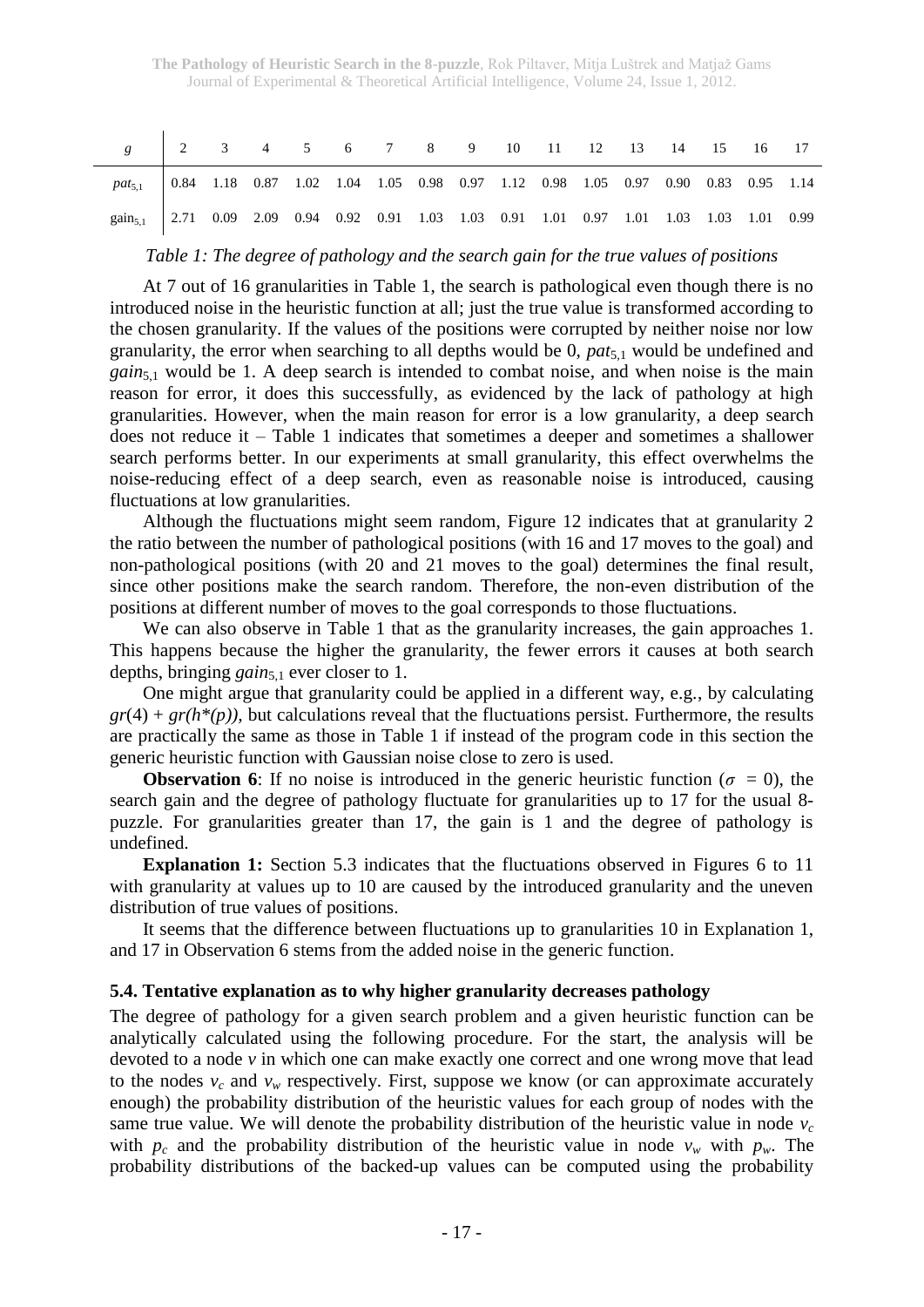distributions of the heuristic values of the leaves and the structure of the search tree, assuming that the probability distributions are independent of each other. We will denote the probability distributions of backed-up values from level *j* in nodes  $v_c$  and  $v_w$  with  $p_c$ <sup>*'*</sup> and  $p_w$ <sup>*'*</sup> respectively. Using these assumptions the pathology is calculated using the following formula:

$$
pat_{1,j} = \frac{1 - \sum_{k=-\infty}^{\infty} p_c(k) \left( 0.5 p_w(k) + \sum_{i>k+1} p_w(i) \right)}{1 - \sum_{k=-\infty}^{\infty} p_{c'}(k) \left( 0.5 p_{w'}(k) + \sum_{i>k+1} p_{w'}(i) \right)}
$$
(8)

The summation in the numerator gives us the probability of choosing the correct move using the values of the heuristic function in nodes  $v_c$  and  $v_w$ . Note that the probability is 1 if the heuristic value in  $v_c$  is smaller than the heuristic value in  $v_w$ ,  $1/2$  if the values are the same, and 0 otherwise. The summation in the denominator gives us the probability of choosing the correct move using the backed-up values.

If there are nodes in the search graph that are of different type (e.g., 2 correct and 1 wrong move), the equation must be corrected accordingly. The degree of pathology can be calculated as a weighted sum of the pathologies over all the types of nodes. The final result using the probability distributions from the 8-puzzle is the same as presented in Figure 7.

The probability density of the heuristics of the correct and wrong moves can be computed analytically or numerically. The probability density for the usual 8-puzzle where one can make one correct and one wrong move is presented in Figure 13 on the vertical axis. The difference between the true value of the root of the search tree and the backed-up value is presented on the horizontal axis. Similar analyses of other combinations and not just one correct and one wrong move at depth 1 enable the following simplified reasoning as to why smaller granularity hurts the estimation at depth 5 more than at depth 1:

**Explanation 2:** Since the observed and the computed probability densities are narrower (i.e., have smaller standard deviation) at depth 5 than at depth 1 for the usual 8-puzzle (see Figure 13), the introduced smaller granularity, i.e., bigger buckets of default estimation, causes a relatively greater decrease of the quality of estimation at depth 5 than at depth 1.

To intuitively understand Explanation 2, consider an extreme case where the two distributions at level 5 are close to the Dirac delta function: a sufficient granularity will distinguish perfectly, but a bucket including the two delta functions would render the decision random.

In another example, the computations for the case with one wrong and one correct move reveal that the ratio between probability of a correct move at  $g = 2$  and  $g = \infty$  is 0.71 at level 5 and 0.78 at level 1 again indicating that the small granularity hurts the deeper search more than it hurts the shallower search. For the other 5 types of nodes and the weighted average over all the types, a similar relation was found.

The probability densities are stiffer at greater depths because of the minmin algorithm, which calculates the backed-up values using the minimum function. A similar but analytical explanation for the minimax algorithm was presented in [Luštrek 2007].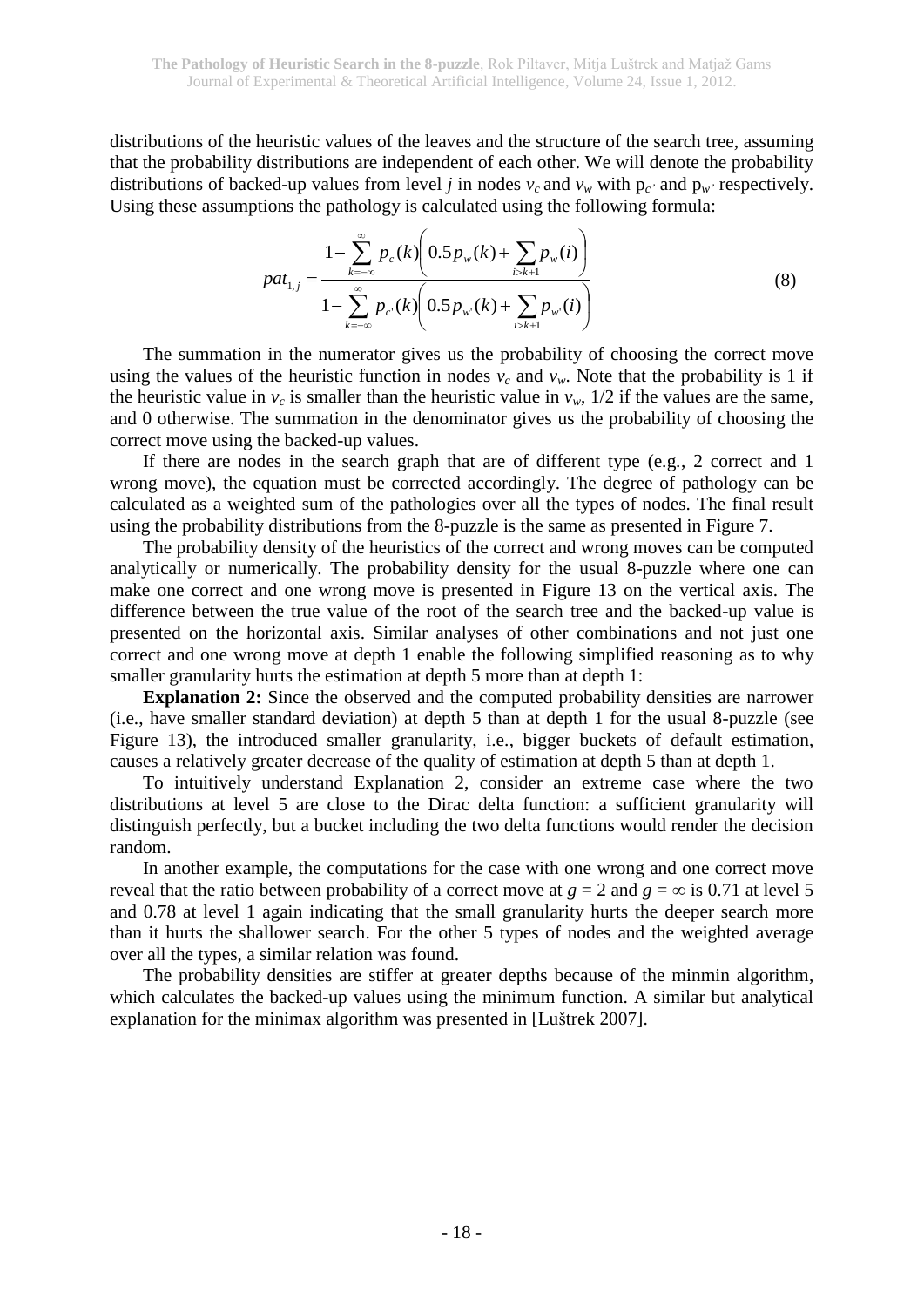

*Figure 13. The probability density functions of the heuristic function at level 1 and 5 for the usual 8-puzzle searches where the first move leads to one correct and one wrong move*

#### **5.5 The amount of heuristic error**

To analyze the influence of the amount of heuristic error on the pathology for the usual 8 puzzle at different granularities, we varied the error of the generic heuristic function. The error used in this paper is modeled by the Gaussian noise with  $\sigma = 2.5$ . In Figures 14 and 15, this noise is compared to twice smaller ( $\sigma$  = 0.125) and twice larger ( $\sigma$  = 5) noise and very small ( $\sigma$  = 0.1) and very large ( $\sigma$  = 20) noise at granularities from 2 to 2048.



*Figure 14. The influence of the granularity on the degree of pathology for various amounts of heuristic error of the generic heuristic function in the usual 8-puzzle*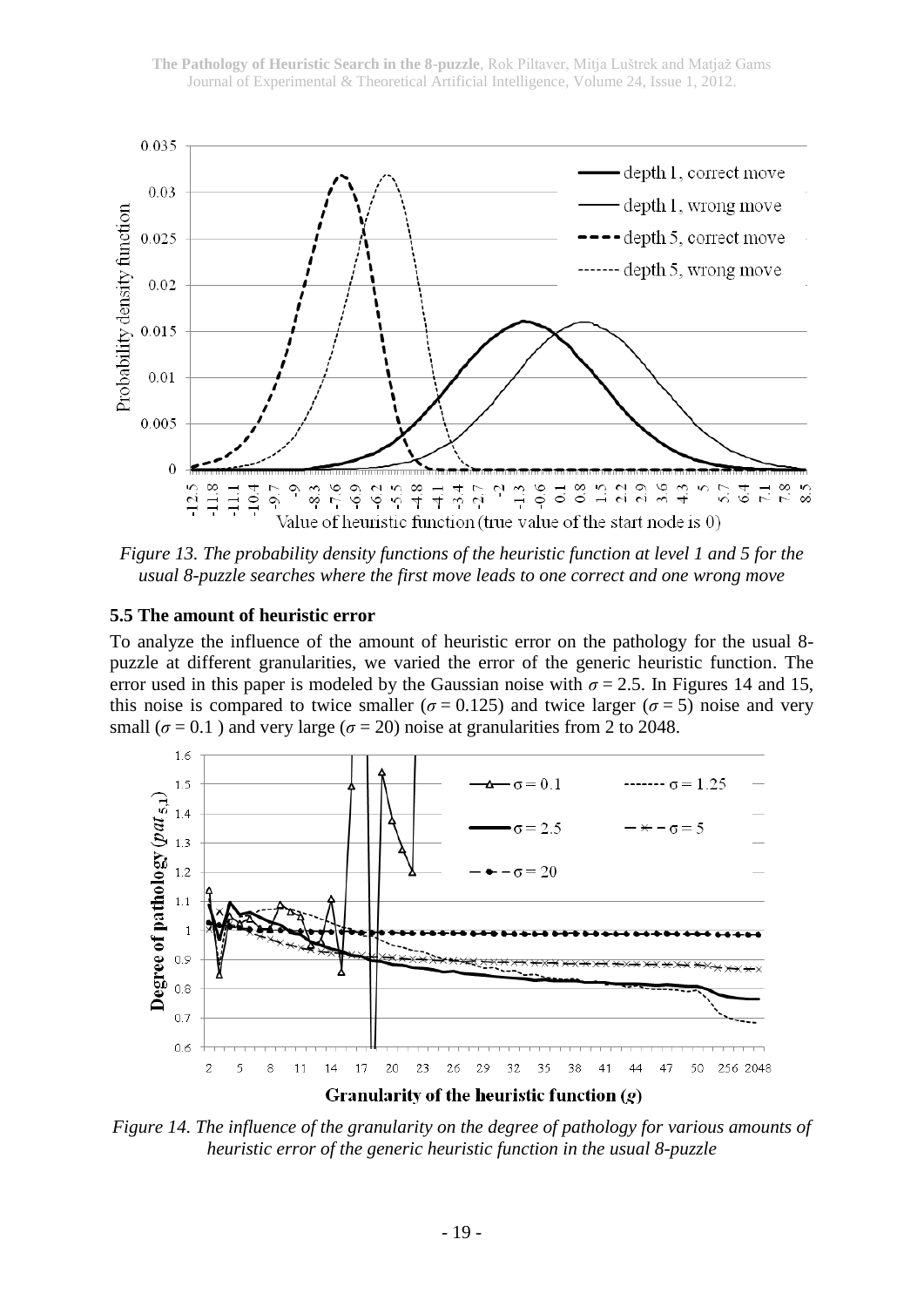

*Figure 15. The influence of the granularity on the gain for various amounts of heuristic error of the generic heuristic function in the usual 8-puzzle*

For  $\sigma$  = 20, the degree of pathology and the gain are close to 1 (see Figure 14), since the differences between the positions' heuristic values are diminished by the noise, thus making the search essentially random. For  $\sigma = 0$ , the gain and the degree of pathology were identical to Table 1 (not presented in Figures 14 and 15). For  $\sigma = 0.1$ , the gain at 18 is not 1 anymore, as in the case of no noise, and the pathology remains computable up to 24. The degree of pathology and the gain for  $\sigma = 0.1$  fluctuate in a similar way as in Table 1 until  $g = 17$ , since there are very few noise-introduced errors. For  $g \ge 17$  the fluctuations of the degree of pathology increase wildly because there are no granularity-introduced errors and only a few noise-introduced errors (for example, if there are two errors at depth 5 and one error at depth 1, the degree of pathology is 2) and after  $g = 24$  there are no errors of any kind rendering the degree of pathology uncomputable. At moderate, i.e., reasonable noise ( $\sigma$  = 1.25, 2.5 and 5), the search gain and the degree of pathology behave similarly – they fluctuate at a smaller granularity and tend to improve with larger granularity.

Observing the increase of gain in Figure 15, at small noise the errors are few, so there is little room for improvement. Large noise masks the differences in the position values so effective that a deeper search cannot uncover them.

**Observation 7**: Additional measurements (e.g., with  $\sigma = 0$ , 0.01, 0.02, 0.05, 0.1, 0.5, 1, 1.25, 2, 2.5, 3, 4, 5, 10, 15, 20; varying also *i* and *j*) show that the observed gain and the degree of pathology behave similarly as in Figures 14 and 15: large noise makes the search random, small noise makes the search similar to Table 1, with the exception that the degree of pathology fluctuates wildly until it becomes incomputable. Also observed, the gain of the deeper search for the usual 8-puzzle is the largest (and the degree of pathology, smallest) at moderate noise.

#### **5.6 Optimistic and pessimistic heuristic functions**

In this section, five heuristic functions are considered, their influence on pathology and the relation to the granularity. One of them is the generic function, two of the remaining four are optimistic and two are pessimistic. Optimistic heuristic functions always underestimate the true value and are often used because complete heuristic search algorithms such as A\* need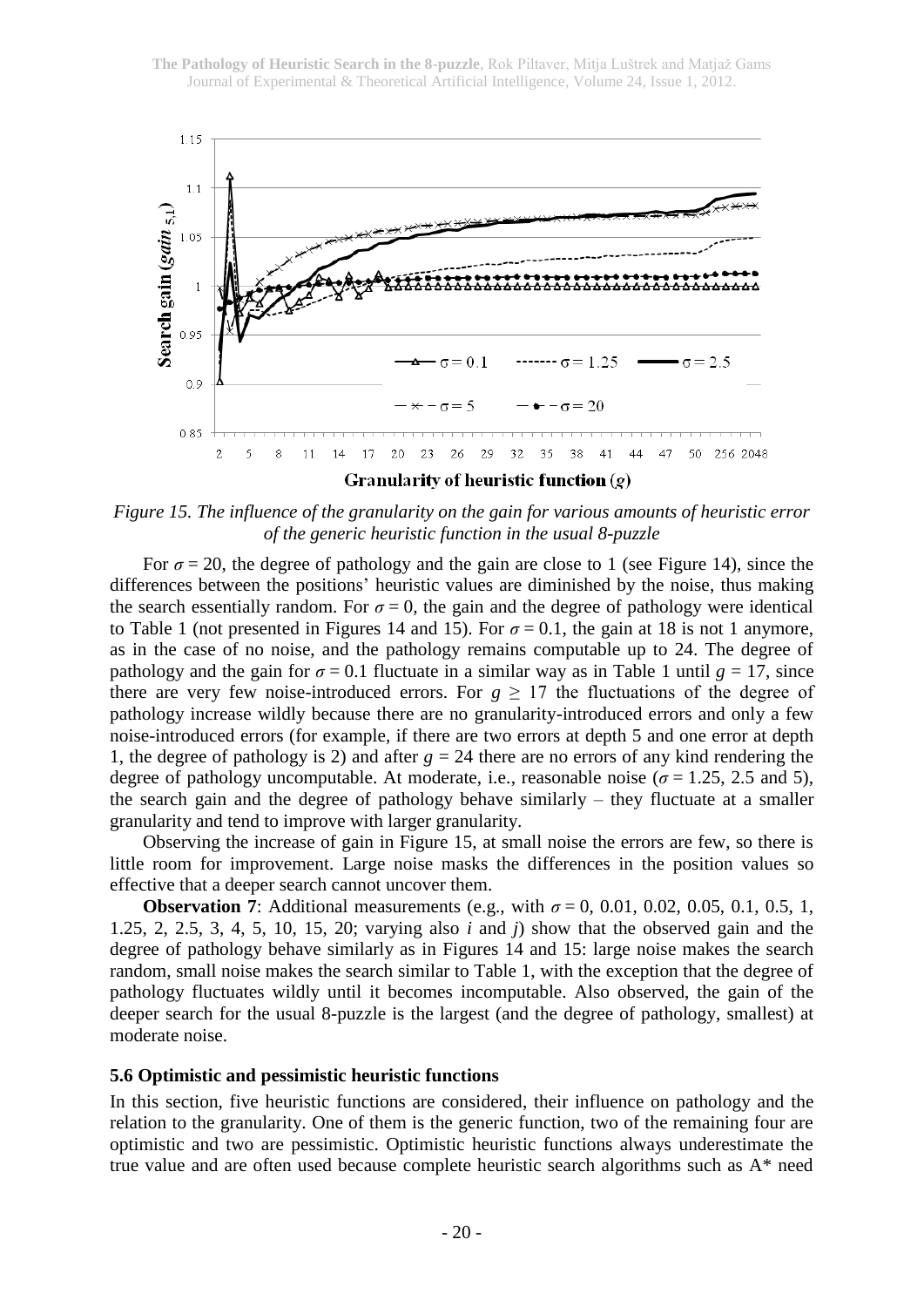them to provide optimal solutions. However, past analyses showed that pessimistic heuristic functions outperform optimistic ones in an incomplete search and that they are also less prone to the pathology (Sadikov and Bratko 2006). Pessimistic, and especially optimistic heuristic functions, are usually easier to design than balanced ones, because it is often easy to compute some upper or lower bounds for the quality of nodes in the search tree.

Generic optimistic and pessimistic heuristic functions were obtained by subtracting or adding (respectively) the absolute value of the Gaussian noise |e| from/to the true values  $h^*(n)$ . The pathology of the balanced (middle in Figure 16 a), optimistic (left) and pessimistic (right) generic heuristic functions was compared to the pathology of two real-life heuristic functions: the Manhattan-distance and Sadikov's heuristic function (Sadikov and Bratko 2007). Figure 16a shows the probability density functions for the balanced, optimistic and pessimistic generic heuristic functions. Figure 16b shows the percentages of the positions with a given heuristic error for the Manhattan-distance and Sadikov's heuristic functions. One can see that the former is indeed optimistic (the errors are all negative, which means that the heuristic values are smaller than the corresponding true values) and the latter pessimistic (the errors are positive).



*Figure 16. The distributions of the heuristic values of the five heuristic functions compared in this subsection*

The Manhattan-distance heuristic function is an optimistic heuristic function that computes the minimum number of moves that would be required to solve the puzzle from a given position if the tiles could move one over the other. In other words, it is the sum of the Manhattan distances of the tiles' locations in a given position to their locations in the solved puzzle. The Manhattan-distance heuristic function generates integer values between 0 and 21.

The idea of Sadikov's pessimistic heuristic function for the  $n^2$ -puzzle is that the problem can be recursively decomposed into two easier sub-problems. The first problem is to solve the first line and the first column of a given puzzle without paying attention to the rest of the puzzle. The second problem is to recursively solve the rest of the puzzle, which is equivalent to solving the  $(n-1)^2$ -puzzle. Sadikov's pessimistic heuristic function returns the number of moves needed to solve a given 8-puzzle with the recursive procedure, which is larger or equal to the number of moves for an optimal solution.

The granularity of the five heuristic functions described in this subsection was reduced, as described in Section 5.1. The degree of pathology with respect to the granularity in the usual 8-puzzle is shown in Figure 17. The studies of gain revealed reverse relations.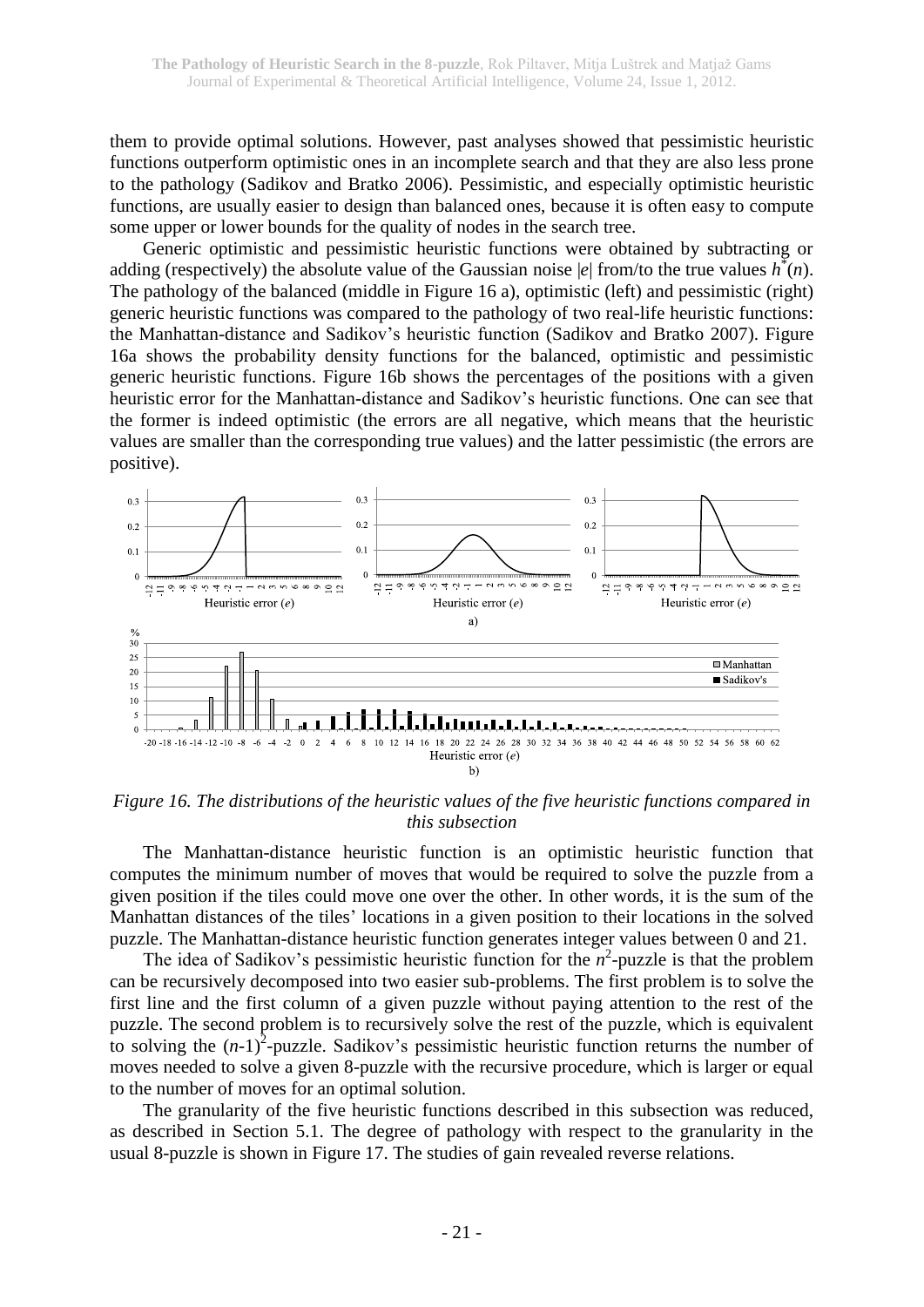

*Figure 17. The influence of the granularity of the heuristic function on the degree of pathology for optimistic, pessimistic and balanced heuristic functions in the usual 8-puzzle*

**Observation 8:** The observation that a decreased granularity in the 8-puzzle increases the degree of pathology and decreases the gain is valid for all five heuristic functions studied in this section: for the generic one and its pessimistic and optimistic variants as well as for the two real-life heuristic functions – Manhattan-distance and Sadikov's.

The curves in Figure 17 also confirm that pessimistic heuristic functions are less prone to the pathology than optimistic ones. The degree of pathology of the balanced generic heuristic function is higher than that of the pessimistic generic heuristic function, but smaller than that of the optimistic generic heuristic function. Although the optimistic Manhattan-distance heuristic function is seemingly less pathological than the Sadikov's pessimistic function, this is only because of the latter's larger maximum granularity – when comparing the degree of pathology at the maximum granularity, Sadikov's function is less pathological. But, since greater granularity in itself can influence the degree of pathology, the conclusion about the influence of the pessimistic function in this case is less undisputable, as is the case when comparing the versions of the generic function.

That pessimistic heuristic functions are more successful than the optimistic ones was already reported in previous studies (Sadikov and Bratko 2006), which also provided an explanation (Luštrek and Bulitko 2008); however, this was only done for artificial heuristic functions. In addition, in (Sadikov and Bratko 2006), the central theme of the paper was the success of optimistic versus pessimistic heuristic functions. In this section we also confirm their findings, but the emphasis is on the relation to the granularity, which turned out to be universal – a small granularity increases pathology.

## **6. The influence of the search tree on the pathology**

The properties of the search tree are a part of the problem to be solved by heuristic search, and as such are not under the control of the one solving it. Because of that, their influence on the pathology is less important from the practical perspective than the influence of the heuristic function. Such properties are, however, important factors affecting the minimax pathology, so we studied them in the 8-puzzle as well.

### **6.1. The similarity of sibling nodes**

The factor that is probably best known to affect the pathology in the minimax search is the similarity or (in)dependence of sibling nodes (Beal 1982; Bratko and Gams 1982; Nau 1983; Luštrek et al. 2006; Kaluža et al. 2007b).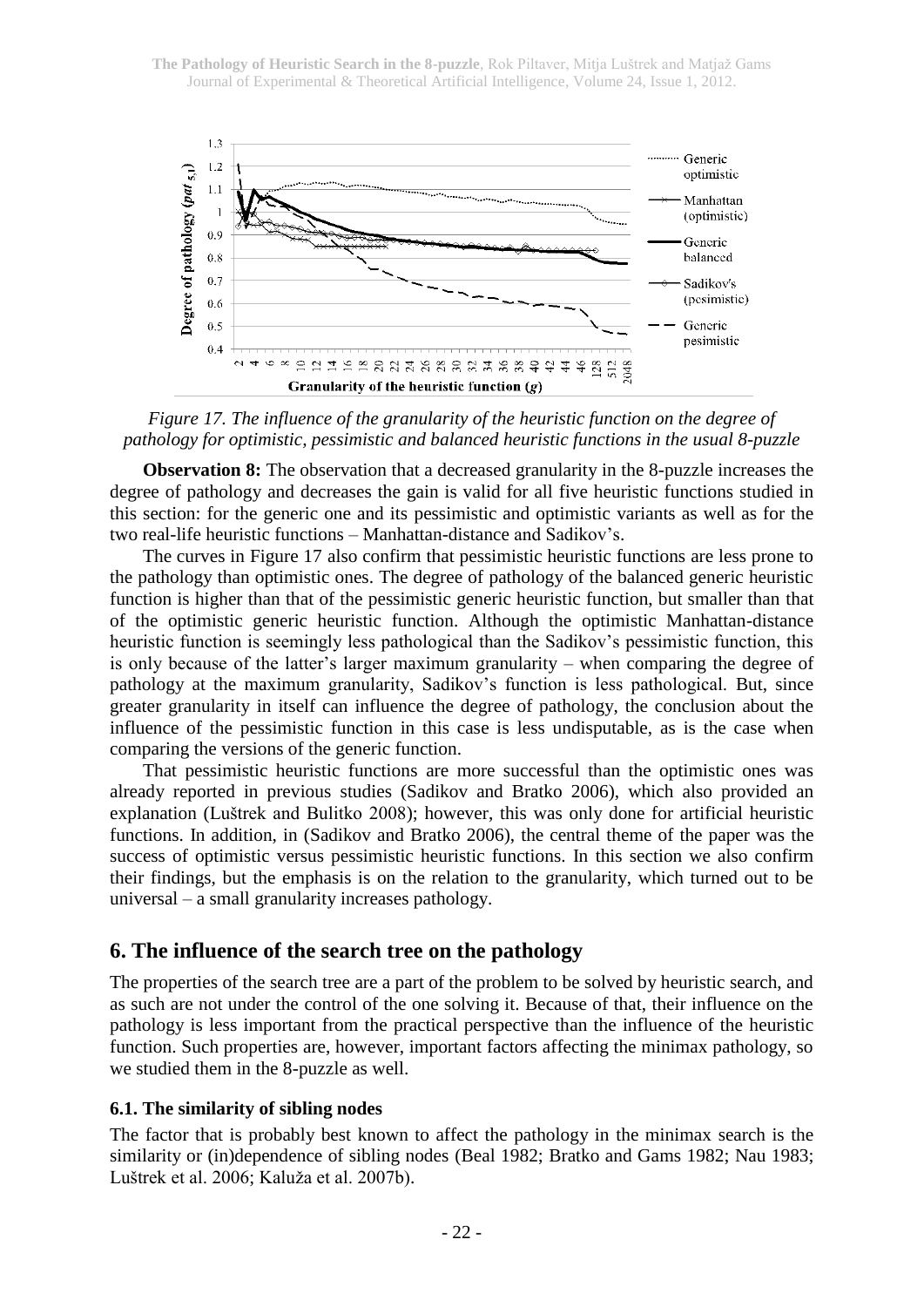**Definition 9:** A search tree has a high *similarity of sibling nodes* when the true values  $h^*(n)$  of the descendants of a node *m* have similar values. This notion is quantified by the clustering factor (Sadikov 2005) given in Equation (9), which is roughly the ratio between the standard deviation of the true values of the sibling nodes averaged across all the possible parent nodes, and the standard deviation of the true values in the entire search tree.

$$
Cf = \frac{\sqrt{\sum_{i=1}^{N} \sum_{i=1}^{N} \sum_{j=1}^{b_i} (h^*(n_{ij}) - \frac{1}{b_i} \sum_{k=1}^{b_i} h^*(n_{ik}))^2}}{\sqrt{\frac{1}{N} \sum_{i=1}^{N} (h^*(m_i) - \frac{1}{N} \sum_{j=1}^{N} h^*(m_j))^2}}
$$
(9)

In Equation (9) mi stands for a node in a search tree, nij stands for the j-th descendant of the node mi, bi for the branching factor of the node mi, and N for the number of nodes in the search tree.

The clustering factor is small when the sibling nodes are similar, because in that case the standard deviation of the sibling nodes' values is much smaller than the standard deviation of all the values.

In order to observe the effect of the similarity of the sibling nodes on the pathology, the degree of pathology for all the variants of the 8-puzzle was compared. Figure 18 shows the degree of pathology with respect to the clustering factor using the generic heuristic function for three different granularities. A linear approximation for each granularity is also plotted.



*Figure 18. The influence of the similarity of sibling nodes on the degree of pathology using the generic heuristic function with three different granularities*

In Figure 18 one can see that the degree of pathology decreases with the similarity of the sibling nodes (note that a smaller clustering factor means a larger similarity of the sibling nodes). As before, a larger granularity decreases the degree of pathology. The observed similarity-to-pathology relation is not very strong, for which there are at least two reasons. Firstly, it is not possible to observe the influence of the similarity of the sibling nodes alone, because the variants of the 8-puzzle differ in other factors, too. And secondly, the similarity in the figure ranges from 0.44 to 0.24, whereas in theoretical models it ranges approximately from 0.2 to 1.0 (Kaluža et al. 2007b). The explanation for the relation between the pathology and the similarity of the sibling nodes given for synthetic search trees (Luštrek 2007) probably holds for the 8-puzzle variants as well.

Graphs that included only the data for the variants of the 8-puzzle with an equal average branching factor were also plotted, again showing the decreasing trend of the degree of pathology with respect to the similarity of the sibling nodes. Another experiment was performed using the Manhattan-distance heuristic function (described in Section 5.4) adjusted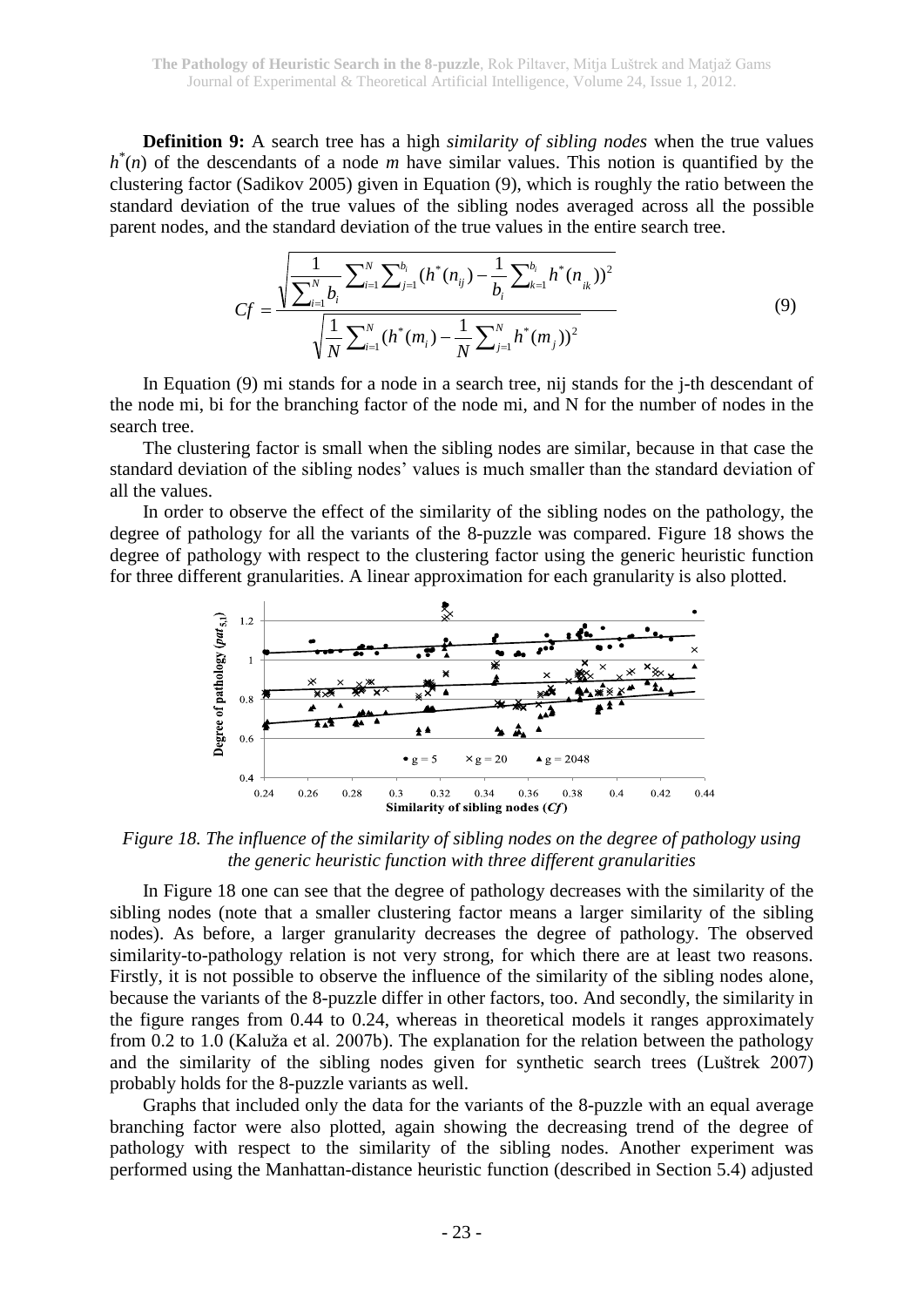to the directions of the move used by the usual and non-usual variants of the 8-puzzle. The results were again similar to those in Figure 18. Studies of the gain revealed the reverse relation to the pathology.

**Observation 9:** Analyses of the variants of the 8-puzzle indicate that a greater similarity, in general, decreases the degree of pathology and increases the gain, although the relation is not very strong.

### **6.2. The branching factor**

The branching factor of the search tree is another factor known to affect the pathology (Nau 1979; Luštrek et al. 2006; Kaluža et al. 2007a, 2007b; Luštrek 2007). The branching factor of each of the variants of the 8-puzzle was averaged over all the solvable positions. The average branching factors for the 8-puzzle variants range from 1.56 to 4.44. There are 13 groups of 8-puzzle variants with the same branching factor, each consisting of 1 to 21 variants. Figure 19 shows the average degree of pathology of a group with respect to the branching factor using the generic heuristic function with three different granularities.



*Figure 19. The influence of the branching factor on the degree of pathology using the generic heuristic function with three different granularities*

No real conclusion about the influence of the branching factor on the pathology can be made from Figure 19. A graph similar to the one in Figure 19 was plotted for the adjusted Manhattan-distance heuristic function, but again no clear conclusion could be drawn. If the two groups of the 8-puzzle variants with the lowest branching factors (1.56 or 1.78) are removed from the graph, the average degree of pathology of the remaining 11 groups is increasing with the increasing branching factor, as expected and explained before (Luštrek 2007). The problematic two groups are the ones with just three move directions allowed. They also have an additional peculiarity: when solving them, every four moves there is only one legal move, whereas the remaining groups always have at least two possible moves. Analyses of the gain instead of the degree of pathology revealed basically inverse relations.

## **7. The percentage of pathological positions in the 8-puzzle**

In order to find out how often the pathology occurs in the 8-puzzle, the number of pathological positions was computed. The probability of a wrong move at search depths 1 and 5 using the generic heuristic function with various granularities was computed for each solvable start position of the usual 8-puzzle. The results are presented in Figure 20. Note that the percentage of pathological positions does not directly correspond to the degree of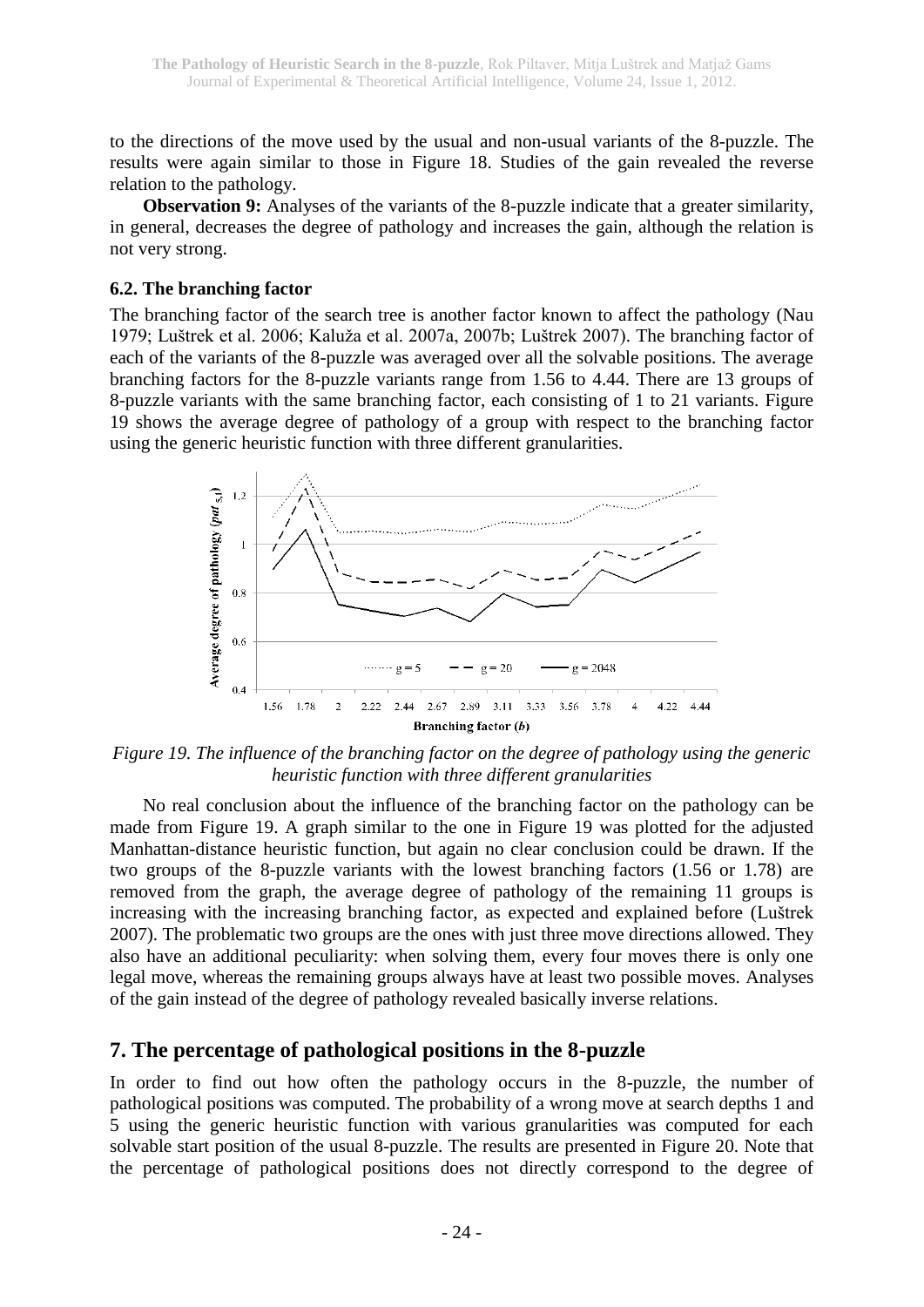pathology in Figure 7 where the probability of a wrong move is summed. The values on the xaxis denote the granularity of the generic heuristic function and the height of the bars denotes the percentage of positions belonging to one of three groups. The first group consists of the positions in which a depth-1 and depth-5 search result in the same probability of selecting an optimal move. The second group consists of pathological positions in which a depth-1 search results in a higher probability of selecting an optimal move. The third group consists of positions in which searching to depth 5 is worthwhile, since it increases the probability of selecting an optimal move.



*Figure 20. Percentage of pathological and non-pathological positions at a given granularity of the generic heuristic function in the usual 8-puzzle*

Figure 20 shows that for granularities over 15, the percentage of pathological positions is smaller than the percentage of positions where a deeper search is beneficial. For granularities between 2 and 15 there are more pathological than non-pathological positions. The number of positions where both depths give equally good results increases with *g* larger than 9.

The experiments presented in Figure 20 were repeated using the Manhattan-distance and Sadikov's heuristic functions with unrestricted granularity. With the Manhattan-distance heuristic function there were 49.3 % of positions where the gains of both depths were equal, 19.7 % of pathological positions and 31.0 % of positions where a depth-5 search produced a higher gain. With Sadikov's heuristic function, there were 67.0 % of positions where the gains of both depths were equal, 13.4 % of pathological positions and 19.5 % of positions where a depth-5 search produced a higher gain. For comparison, the three percentages for the generic heuristic function are 56.8 %, 19.3 % and 23.9 %. The percentage of positions where a deeper search is preferable is the largest with the Manhattan-distance heuristic function (both in absolute terms and compared to the percentage of pathological positions). The absolute percentage of such positions is the smallest for Sadikov's heuristic function, which is the best of the three for solving large  $n^2$ -puzzles (Sadikov and Bratko 2007), and this percentage compared to the percentage of pathological positions is the smallest for the generic heuristic function.

**Observation 11.** In the usual 8-puzzle at unrestricted granularity, the following ratios between positions with better gains at search 5 than at search 1 are obtained: the Manhattandistance heuristic function  $31.0\%$  –  $18.7\%$ , Sadikov's function  $19.5\%$  –  $13.4\%$ , and the generic function 23.9% – 19.3%.

## **8. Conclusion**

We have studied the 8-puzzle domain to find out under which conditions the search gain and the degree of pathology of a deeper heuristic search increase and when the search pathology occurs. To investigate the effect of the similarity of sibling nodes and the branching factor on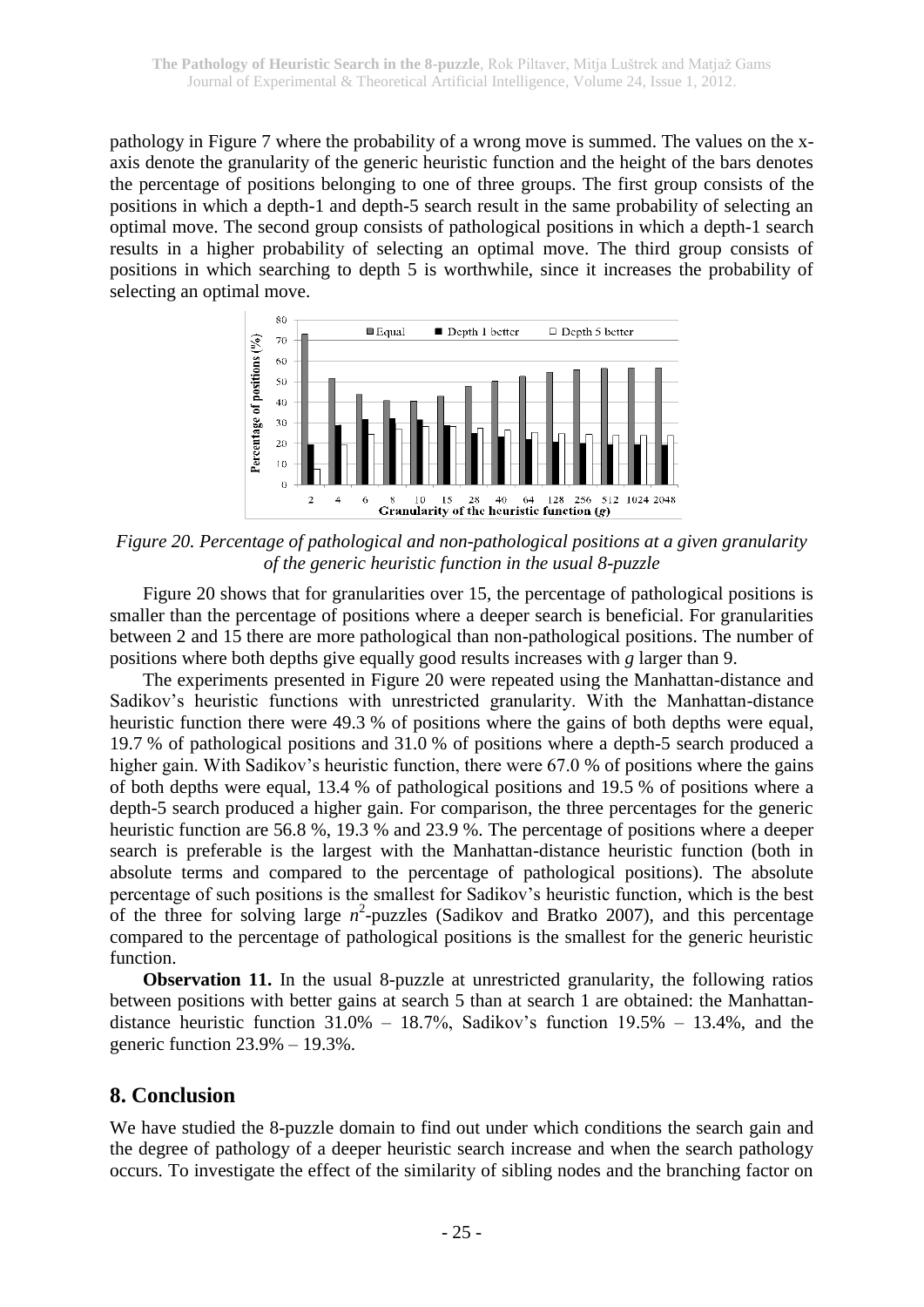the search gain, the original 8-puzzle was extended by adding diagonal moves and then allowing a specific subset of potential moves. The obtained 126 variants of the 8-puzzle differ in terms of the similarity and the branching factor. In most of the cases we compare the search depths 1 and 5, i.e., what is the success rate of two programs, one searching to depth 1 and the other to depth 5? In the majority of the tests, all the positions are taken into account, even though some of them lead to the goal in less than 5 moves. In addition, several tests were performed when searching to depths *j* and *i*, indicating that conclusions for the analyses at depth 1 and 5 are valid for several other search depths.

The conclusions are as follows:

- Increased granularity of the heuristic function increases the search gain and decreases the degree of pathology. This was previously observed in the minimax search, but not yet in the single-agent search.
- The most important single factor to improve search gain and avoid pathology is a high percentage of goal positions and positions with low or no heuristic error (compared to the reasonable heuristic error at smaller depth) in the search space. Other factors, such as branching or similarity, did not turn out to be essential in the variants of the 8 puzzle. This observation was initially proposed nearly 30 years ago (Bratko and Gams 1982; Pearl 1983) and later regarded as less important.
- Very large or very small heuristic error both decrease the search gain; therefore, at some reasonable noise a deeper search is most advantageous. This was observed in the minimax search under specific conditions, but not in the single-agent search until now.
- Pessimistic heuristic functions have higher search gains than optimistic ones. This was known for artificial heuristic functions in the 8-puzzle, but in this paper we also analyze real-life heuristic functions.
- An increased similarity of the sibling nodes in the search tree increases the search gain. This was again observed in the minimax search, but not in the single-agent search. The relation is not very strong, probably because of the small variation in the similarity in our experiments, and also because it is not possible to vary the similarity without changing other properties of the 8-puzzle variant as well.
- A decreased branching factor of the search tree slightly increases the search gain, which is also in agreement with the minimax search, but the findings are inconclusive.

Both the minimin and minimax search are similar with respect to the influence of various factors on the search gain and the pathology, and can be studied within a common framework. Although several observations in this paper were previously reported in the minimax search, some of them are altogether new, e.g. the overwhelming effect of early terminations and perfectly-evaluated positions and the resulting pathology without them.

The pathology is usually considered a rare occurrence. However, when measured per position, this is not necessarily the case, as the 8-puzzle demonstrates. In our experiments, the percentage of pathological positions for three different heuristic functions was at least half of the percentage of positions where it is worthwhile to search deeper, and often the percentages were very close. For example, the fraction of all positions in the 8-puzzle where searching to depth 5 is better than to depth 1, compared to those where the reverse is true, 31.0% versus 19.7% if Manhattan-distance heuristic function is used. In addition, the percentage of positions where both depths were equally good was quite large Therefore, the advantages of a deeper search are not as clear as it is often thought and the pathology can have a substantial impact on the performance of incomplete search algorithms.

Even more important than the pathology itself, the analysis of the influence of the various factors on the search gain in this paper might provide some general clues for designing better heuristic functions and search algorithms: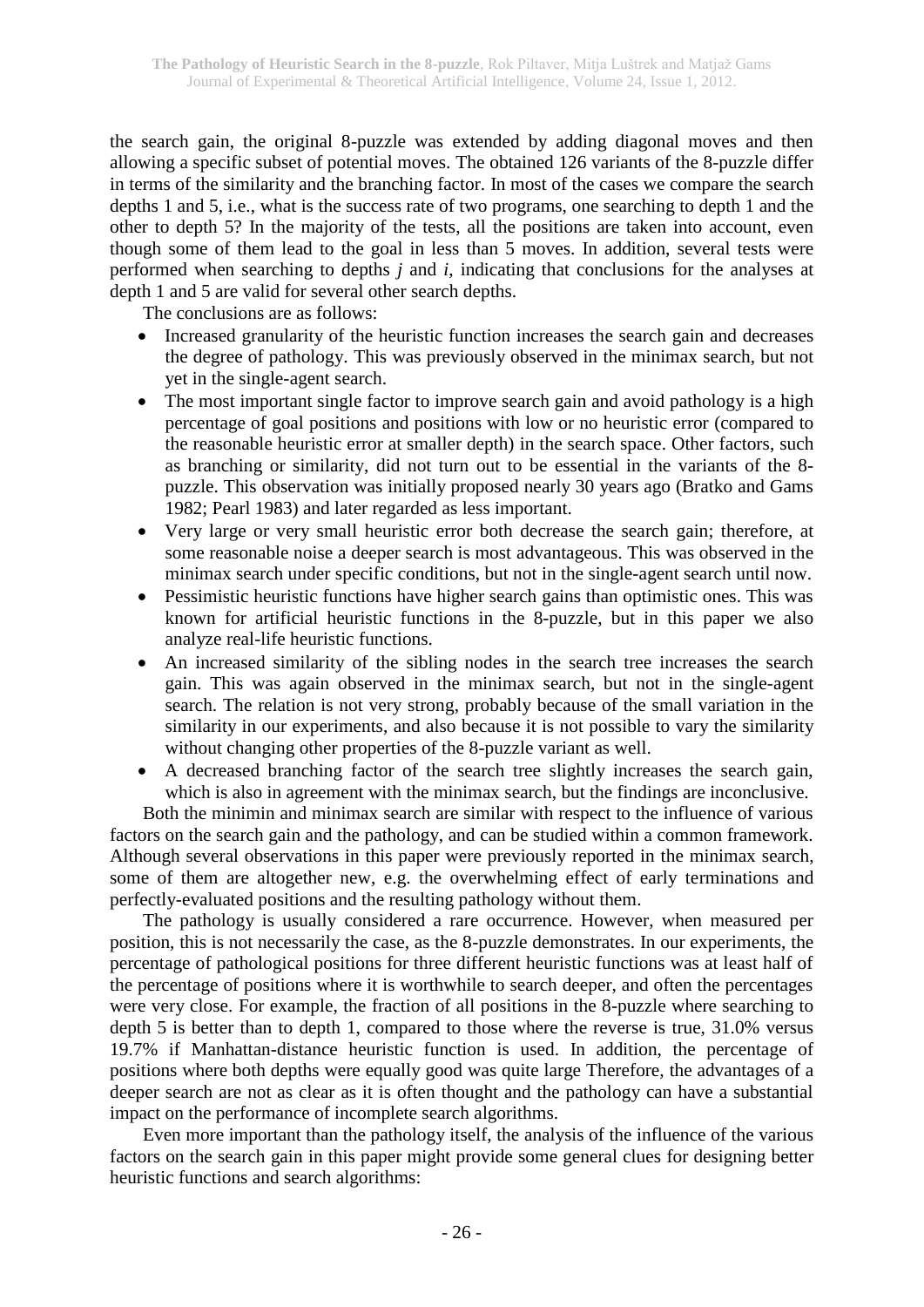- When designing heuristic functions, one should strive for a large granularity and should not ignore nuances when evaluating positions.
- A deeper search can be trusted more if there are many positions with clear differences in the heuristic values in the search space, i.e. perfectly or near-perfectly estimated positions.
- When the heuristic error is very large or very small, a deeper search might not be worthwhile – if the computation time is at premium, it might be better to spend it more on evaluating positions than on searching deeper.
- For an incomplete single-agent search using minimin algorithm, pessimistic heuristic functions are more suitable than the optimistic or the balanced ones.
- When a small share of positions with trustworthy estimations appear in the search space, and in addition a small granularity of the heuristic estimation is chosen, a small similarity of the sibling nodes and a large branching factor turns out, one should not automatically assume that a deeper search is beneficial.

Probably the most interesting direction for further research is attempting to adjust the depth of the search dynamically per position. By not searching deeper than necessary, one would save CPU time to use in cases when a deeper search is worthwhile or on a more sophisticated position evaluation. In addition, by not searching too deep in pathological positions, one would obtain better solutions. We used machine learning to determine in which positions a deeper search is necessary, but our attempt was not met with much success. The most successful classifiers were those using attributes that can only be computed if all the positions in the puzzle are solved first, which is obviously impractical. When practical attributes were used, it was possible to identify only some small groups of positions that were mostly pathological; therefore, the practical improvement using this information was rather small. However, the efforts to adjust the depth of the search dynamically were more successful in the domain of path-finding (Bulitko, Luštrek, Schaeffer, Björnsson and Sigmundarson 2008), so this direction of research deserves more attention.

# **Acknowledgement**

This work was supported by the Slovenian Research Agency under the Research Programme P2-0209 Artificial Intelligence and Intelligent Systems. We thank Ivan Bratko, Boštjan Kaluža and Aleš Tavčar for valuable comments and contributions, Dana Nau for related work, and the anonymous referee for the valuable comments that enabled us to make significant improvements to the paper.

# **References**

- Beal, D.F. (1980), 'An analysis of minimax', in Proceedings of the Advances in Computer Chess 2, Edinburgh, UK, pp. 103–109.
- Beal, D.F. (1982), 'Benefits of minimax search', in *Proceedings of the Advances in Computer Chess 3*, Oxford, UK, pp. 17–24.
- Box, G.E.P. and Muller, M.E. (1958), 'A note on the generation of random normal deviates', *The Annals of Mathematical Statistics, vol. 2*, 29, 610–611.
- Bratko, I. and Gams, M. (1982), 'Error analysis of the minimax principle', in *Advances in Computer Chess 3*, Oxford, UK, vol 3, pp. 1–15.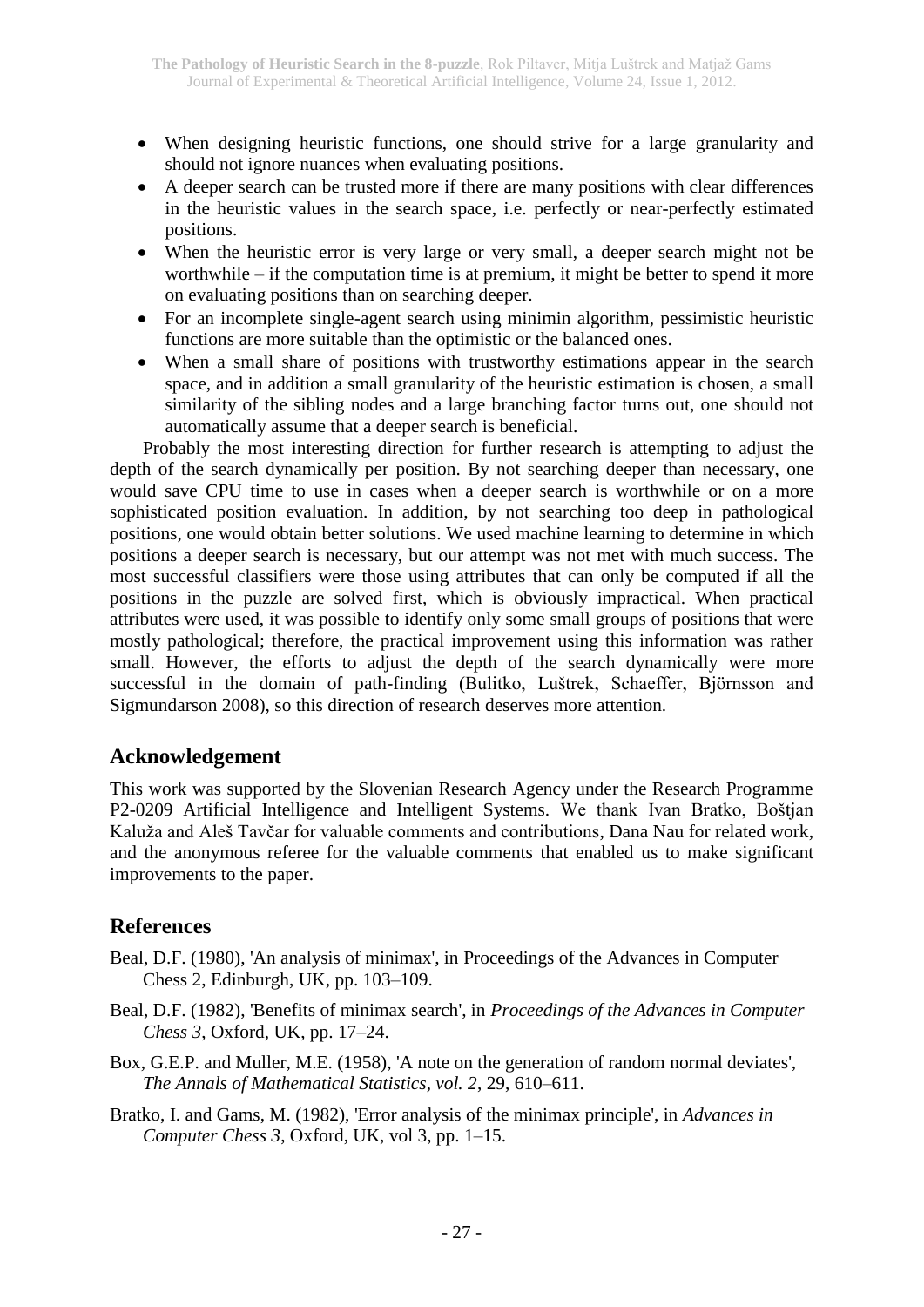- Bulitko, V. (2003), 'Lookahead pathologies and meta-level control in real-time heuristic search', in *Proceedings of the 15th Euromicro Conference on Real-Time Systems*, Porto, Portugal, pp. 13–16.
- Bulitko, V., Li, L., Greiner, R. and Levner, I. (2003), 'Lookahead pathologies for single agent search', in *Proceedings of the 18th International Joint Conference on Artificial Intelligence*, Acapulco, Mexico, pp. 1531–1533.
- Bulitko, V., Luštrek, M., Schaeffer, J., Björnsson, Y., and Sigmundarson, S. (2008), 'Dynamic control in real-time heuristic search', *Journal of Artificial Intelligence Research*, 32, 419– 452.
- Heinz, E. A. (2001), 'New self-play results in computer chess', in *Lecture Notes In Computer Science, vol 2063*, pp. 262–276.
- Hernández, C, and Meseguer, P. (2008), 'Combining lookahead and propagation in real-time heuristic search', in *Proceedings of The First International Symposium on Search Techniques in Artificial Intelligence and Robotics*, Chicago, USA.
- Junghanns, A., Schaeffer, J., Brockington, M., Bjornsson, Y., and Marsland, T. (1997), 'Diminishing Returns for Additional Search in Chess', in *Proceedings of the Advances in Computer Chess 8*, Maastricht, The Netherlands, pp. 53–67.
- Kaluža, B., Luštrek, M. and Gams, M. (2007a), 'Minimax pathology in synthetic trees and Pearl game", in *Proceedings of the 10th international multiconference Information Society*, Ljubljana, Slovenia, pp. 84–87.
- Kaluža, B., Luštrek, M., Gams M. and Tavčar, A. (2007b), 'Pathology in Minimax Searching', in *Proceedings of the 16th International Electrotechnical and Computer Science Conference*, Portorož, Slovenia, pp. 111–114.
- Korf, R.E. (1990), 'Real-time heuristic search', *Artificial Intelligence*, vol. 2–3, 42, 189–211.
- Kunkle, D.R. (2001), 'Solving the 8 Puzzle in a Minimum Number of Moves: An Application of the A\* Algorithm', *Introduction to Artificial Intelligence*, College of Computing and Information Sciences, Rochester Institute of Technology.
- Luštrek, M. (2005), 'Pathology in single-agent search', in *Proceedings of the 8th international multiconference Information Society*, Ljubljana, Slovenia, pp. 345–348.
- Luštrek, M. (2007), 'Pathology in heuristic search algorithms, ', Ph.D. thesis, University of Ljubljana, Faculty of computer and information science.
- Luštrek, M. and Bulitko, V. (2006), 'Lookahead Pathology in Real-Time Path-Finding', in *Proceedings of the National Conference on Artificial Intelligence, Learning For Search Workshop*, Boston, USA, pp. 108–114.
- Luštrek, M., Gams M. and Bratko, I. (2006), 'Is Real-Valued Minimax Pathological?', *Artificial Intelligence*, vol 6–7, 170, 620–642.
- Luštrek, M. and Bulitko, V. (2008), 'Thinking Too Much: Pathology in Pathfinding', in *Proceedings of the 18th European Conference on Artificial Intelligence*, Patras, Greece, pp. 899–900.
- Nau, D.S. (1979), 'Quality of decision versus depth of search on game trees', Ph.D. thesis, Duke University.